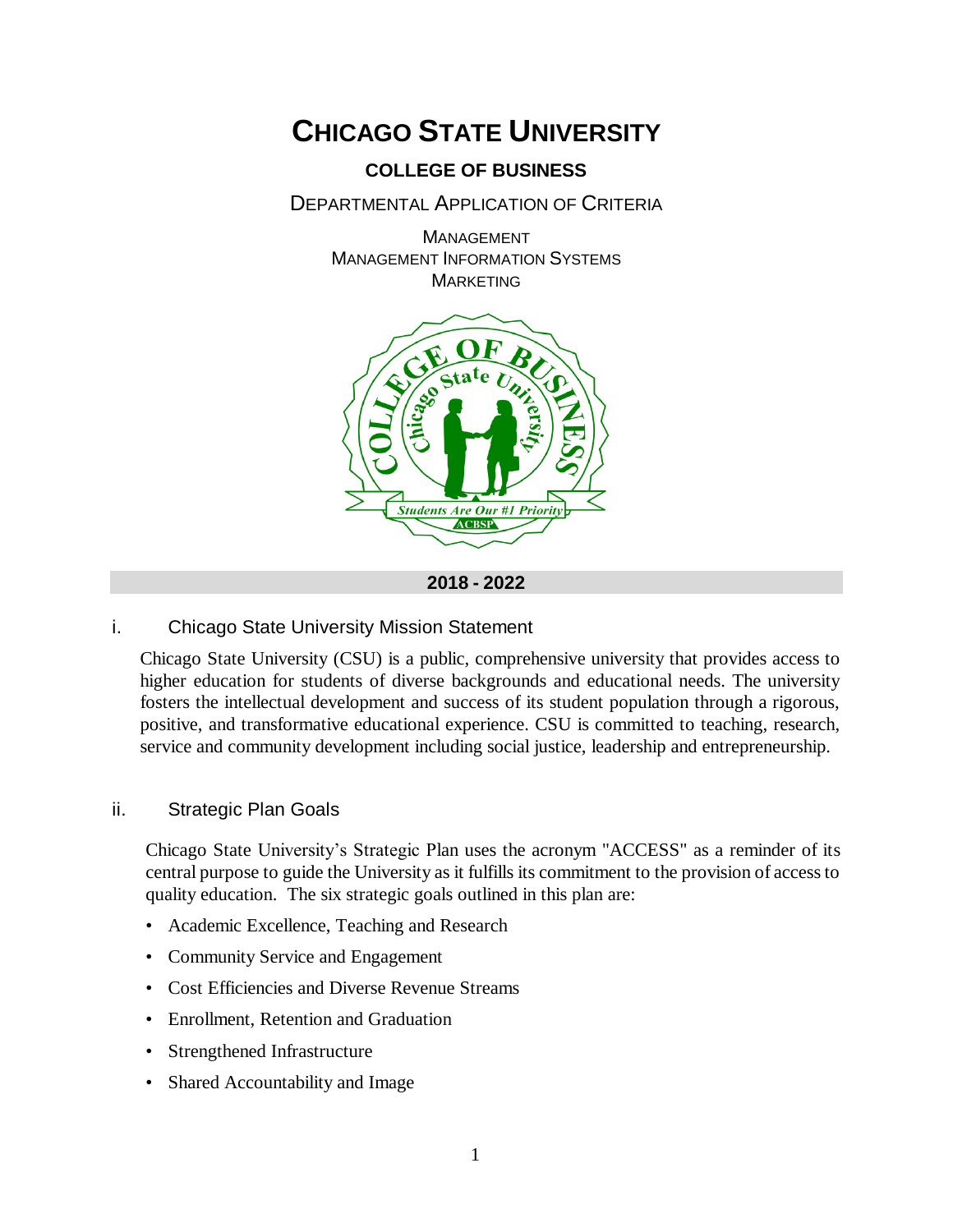## **CHICAGO STATE UNIVERSITY COLLEGE OF BUSINESS**

## **MANAGEMENT, MARKETING AND INFORMATION SYSTEMS DEPARTMENT DEPARTMENTAL APPLICATION OF CRITERIA**

## *SEPTEMBER 2018 - AUGUST 2022*

#### **Preamble**

The purpose of the evaluative process is to assess fairly the performance of professional duties in line with established university policies and criteria. It is designed to recognize that the provision of quality education to our students is the reason for the existence of the department. The criteria included in this document are based on the teacher scholar model of academic life and on a recognition of the importance of faculty involvement in the life of the Department, College, University and Community. The document, therefore, addresses evaluation of professional activity in three parts: teaching/performance of primary duties, research/creative activities, and service.

## **I. RESPONSIBILITIES OF THE FACULTY MEMBER BEING EVALUATED**

The faculty member being evaluated must provide documentation of his/her activities during the period being evaluated. This documentation will be in the form of a portfolio organized in the manner described in the University guidelines. The portfolio will be submitted to the chair of the Departmental Personnel Committee (DPC) at the time designated in the University schedule for personnel actions.

If the DPC, the departmental chairperson or any administrator fails to fulfill their responsibilities under the Faculty Agreement, or this document, the faculty member will not be disadvantaged by that failure.

## **II. EVALUATION OF FACULTY PERFORMANCE**

A. Performance Areas to be evaluated:

The three areas of evaluation considered are:

- 1. Teaching/ Performance of Primary Duties
- 2. Research/Creative Activities
- 3. Service
- B. Competence in areas to be evaluated:

Faculty members being evaluated for retention, promotion, tenure, or professional advancement increase must meet the requirements for each of the three areas at the levels of competence specified in the Faculty Agreement. A listing of those levels is included as Attachment #1 to this document and it shown in table 1 below.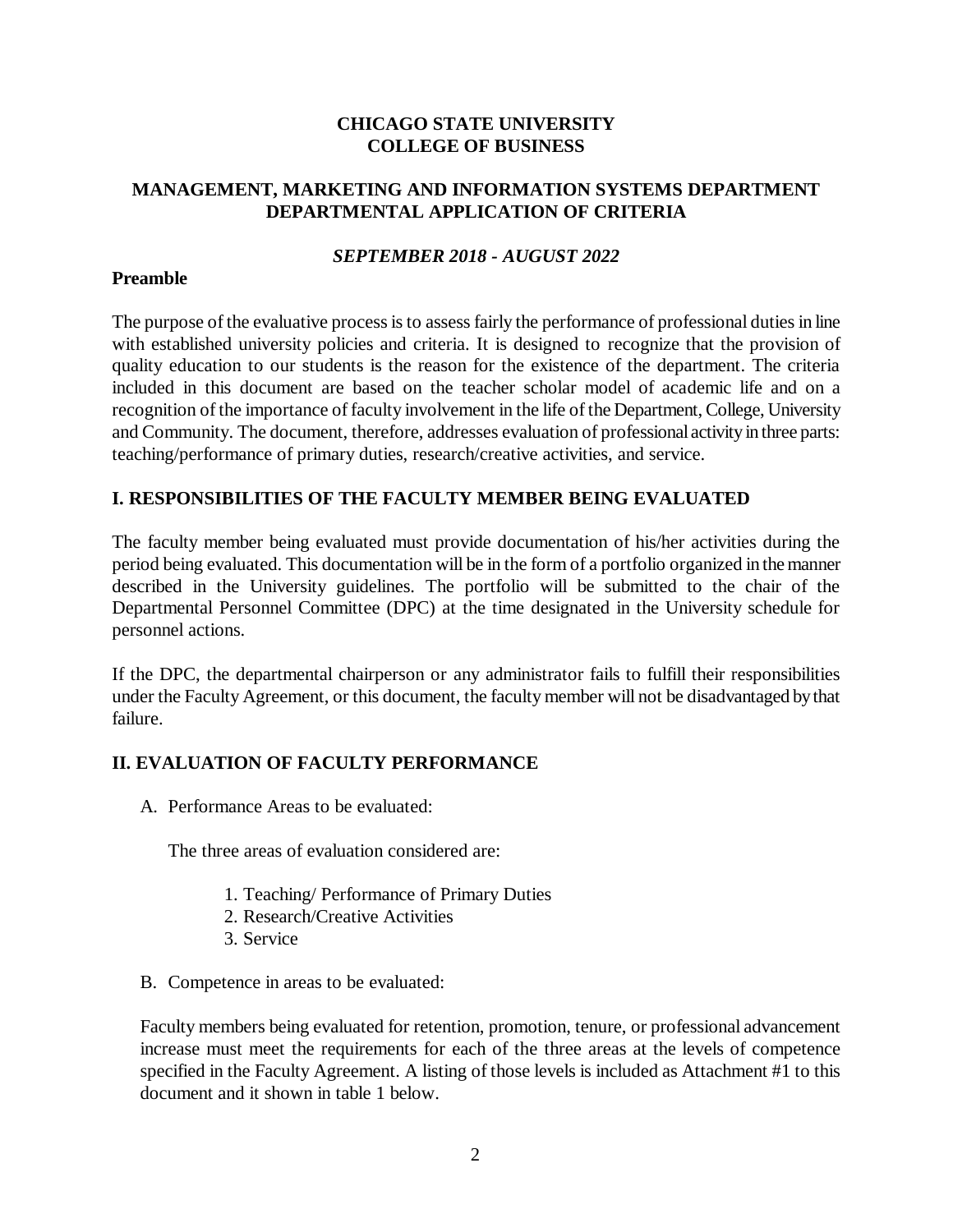| <b>Teaching Component</b>        |                            |
|----------------------------------|----------------------------|
| <b>Function/Activity</b>         | <b>Criteria</b>            |
| <b>Retention Year 1</b>          | Satisfactory               |
| <b>Retention Year 2</b>          | Satisfactory               |
| Retention Year 3                 | Effective                  |
| <b>Retention Year 4</b>          | <b>Highly Effective</b>    |
| <b>Retention Year 5</b>          | Significant                |
| Promotion to Assistant Professor | <b>Highly Effective</b>    |
| Promotion to Associate Professor | Superior                   |
| Promotion to Full Professor      | Superior                   |
| Promotion to Tenure              | Superior                   |
| PAI                              | Superior                   |
|                                  |                            |
| <b>Research Component</b>        |                            |
| <b>Function/Activity</b>         | <b>Criteria</b>            |
| <b>Retention Year 1</b>          | Appropriate                |
| <b>Retention Year 2</b>          | Satisfactory               |
| Retention Year 3                 | <b>Highly Satisfactory</b> |
| <b>Retention Year 4</b>          | Effective                  |
| <b>Retention Year 5</b>          | <b>Highly Effective</b>    |
| Promotion to Assistant Professor | Satisfactory               |
| Promotion to Associate Professor | Significant                |
| Promotion to Full Professor      | Superior                   |
| Tenure                           | Significant                |
| PAI                              | $\ast$                     |
|                                  |                            |
| <b>Service Component</b>         |                            |
| <b>Function/Activity</b>         | <b>Criteria</b>            |
| <b>Retention Year 1</b>          | Appropriate                |
| <b>Retention Year 2</b>          | Satisfactory               |
| Retention Year 3                 | <b>Highly Satisfactory</b> |
| <b>Retention Year 4</b>          | Effective                  |
| Retention Year 5                 | <b>Highly Effective</b>    |
| Promotion to Assistant Professor | Satisfactory               |
| Promotion to Associate Professor | Significant                |
| Promotion to Full Professor      | Superior                   |
|                                  | Significant                |
| Tenure                           |                            |

# **Table 1: Requirements for Personnel Actions**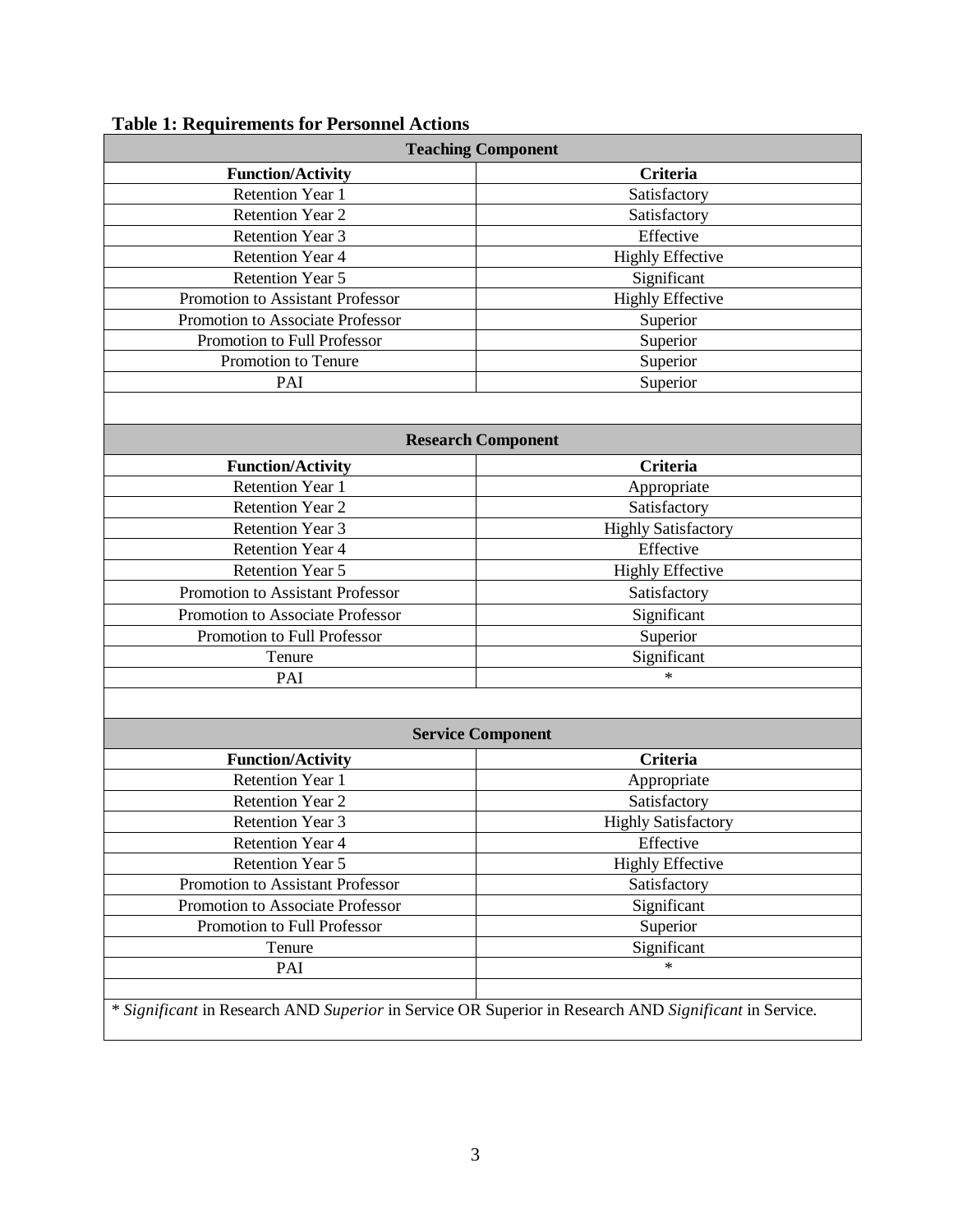C. Relative Importance of Areas to be Evaluated

The mission of Chicago State University, the College of Business and this department centers on teaching and instruction. Teaching and instruction will be the primary focus of any evaluation of faculty professional performance. Research/creative activities will be the secondary focus and service activities the last. This structure is included in the competence levels described in the Faculty Agreement. The faculty member must meet the minimum requirement in each of the three areas described above, and as defined in the Faculty Agreement and included as Attachment 1 to this document.

D. Professional Development Plan

To facilitate the faculty professional development process and to better align the DAC to the University Strategic Plan, the Professional Development Plan, PDP (Refer to Appendix C) can be used by faculty and the Chairperson as a developmental tool. Under this option, the PDP can be used at the beginning of the annual review process and submitted along with the faculty's portfolio as governed by the Academic Personnel University Timetable. This document may be used as an optional tool in the professional development process and in no way replaces or adds to the assessment process set forth in this DAC and Article 19 of the Contract.

## **III. EVALUATION CRITERIA AND DOCUMENTATION**

A. Teaching/Performance of Primary Duties

Teaching and instruction forms the foundation of the institution and, therefore, commands the highest of priority and evaluation. The evaluation of teaching performance is dictated primarily by student evaluations, classroom performance evaluations, and course materials. For the purpose of this document, and the corresponding charts contained within, teaching activities are denoted by "T" and primary duties by "PD". Materials to be evaluated that are listed in this document are examples and are not intended to serve as an exhaustive listing.

| <b>Teaching Activities (T)</b> | <b>Materials to be Evaluated</b>                                                                                                                                                                                                                                                                                                                                                                                                                                                                                           |  |
|--------------------------------|----------------------------------------------------------------------------------------------------------------------------------------------------------------------------------------------------------------------------------------------------------------------------------------------------------------------------------------------------------------------------------------------------------------------------------------------------------------------------------------------------------------------------|--|
| (A) Classroom<br>performance   | Student course evaluations.<br>2. Peer class evaluations.<br>Department Chair class evaluations.<br>4. Yearlong assignment for the period of the evaluation.<br>Course material, including: all syllabi, classroom handouts,<br>5.<br>exams, computer exercises and any other documentation of<br>performance in teaching/instruction. Material that presents<br>evidence of the development of new course material and/or<br>the employment of new pedagogical methods by the faculty<br>member is of special importance. |  |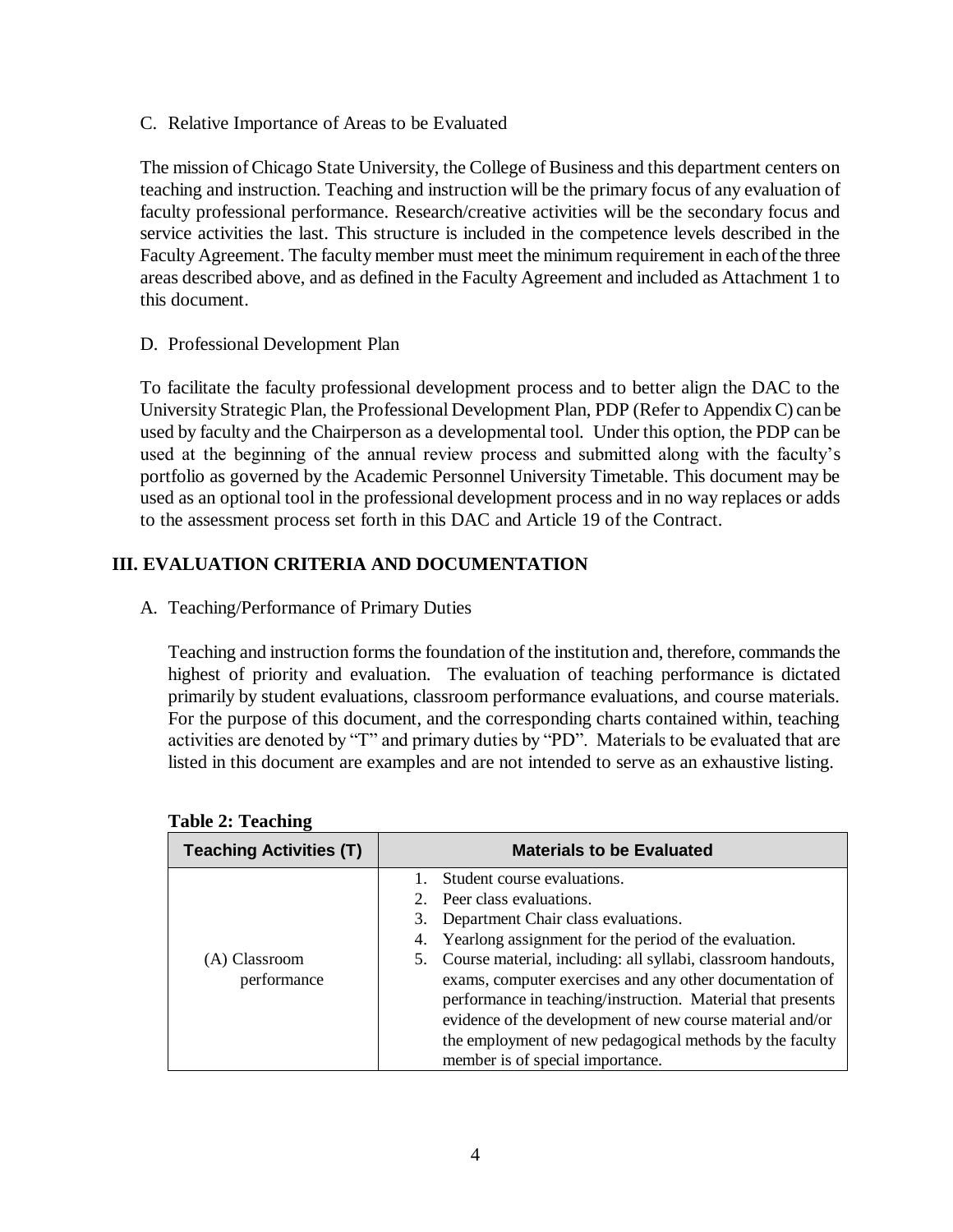- 1. Categories of Materials and Activities:
	- a) Student course evaluations.
	- b) Reports of peer class visitations.
	- c) Reports of Department Chair class visitations/evaluations.
	- d) Yearlong assignment for the period of evaluation.
	- e) Course material, including: syllabi, classroom handouts, exams, computer exercises and any other documentation of performance in teaching/instruction. Teaching/instructional material that presents evidence of the development of new course material and/or the employment of new pedagogical methods by the faculty member is of special importance.
	- f) Documentation of performance of primary duties outside of the area teaching/instruction.
- 2. Evaluation
	- a) Year 1- Satisfactory: In order to meet the requirements for Satisfactory performance of teaching/instruction the faculty member must supply documentation of satisfactory, or better, reviews in the areas described in Section III.A.1. a, b, and c (student evaluations, peer evaluations and chair classroom visitations/ evaluations). This entails Satisfactory (or better) reviews in at least two of the sections described Section III.A.1.a, b, and c (student evaluations, peer evaluations and chair classroom visitations/ evaluations).
	- b) Year 2- Satisfactory: In order to meet the requirements for Satisfactory performance of teaching/instruction the faculty member must supply documentation of satisfactory, or better, reviews in the areas described in Section III.A.1.a, b, and c (student evaluations, peer evaluations and chair classroom visitations/ evaluations). This entails Satisfactory (or better) reviews in at least two of the sections described Section III.A.1.a, b, and c (student evaluations, peer evaluations and chair classroom visitations/ evaluations).
	- c) Year 3- Effective: Effective performance of teaching/instruction will be demonstrated by exceeding the criteria for satisfactory performance set forth in Section III.A.2.a. This entails Effective (or better) reviews in at least two of the sections described Section III.A.1.a, b, and c (student evaluations, peer evaluations and chair classroom visitations/ evaluations).
	- d) Year 4 & Promotion to Assistant Highly Effective: Highly Effective performance of teaching/instruction will be demonstrated by exceeding the criteria for satisfactory performance set forth in Section III.A.2.b. This entails Highly Effective (or better) reviews in at least two of the sections described Section III.A.1.a, b, and c (student evaluations, peer evaluations and chair classroom visitations/ evaluations).
	- e) Year 5- Significant: Significant performance of teaching/instruction will be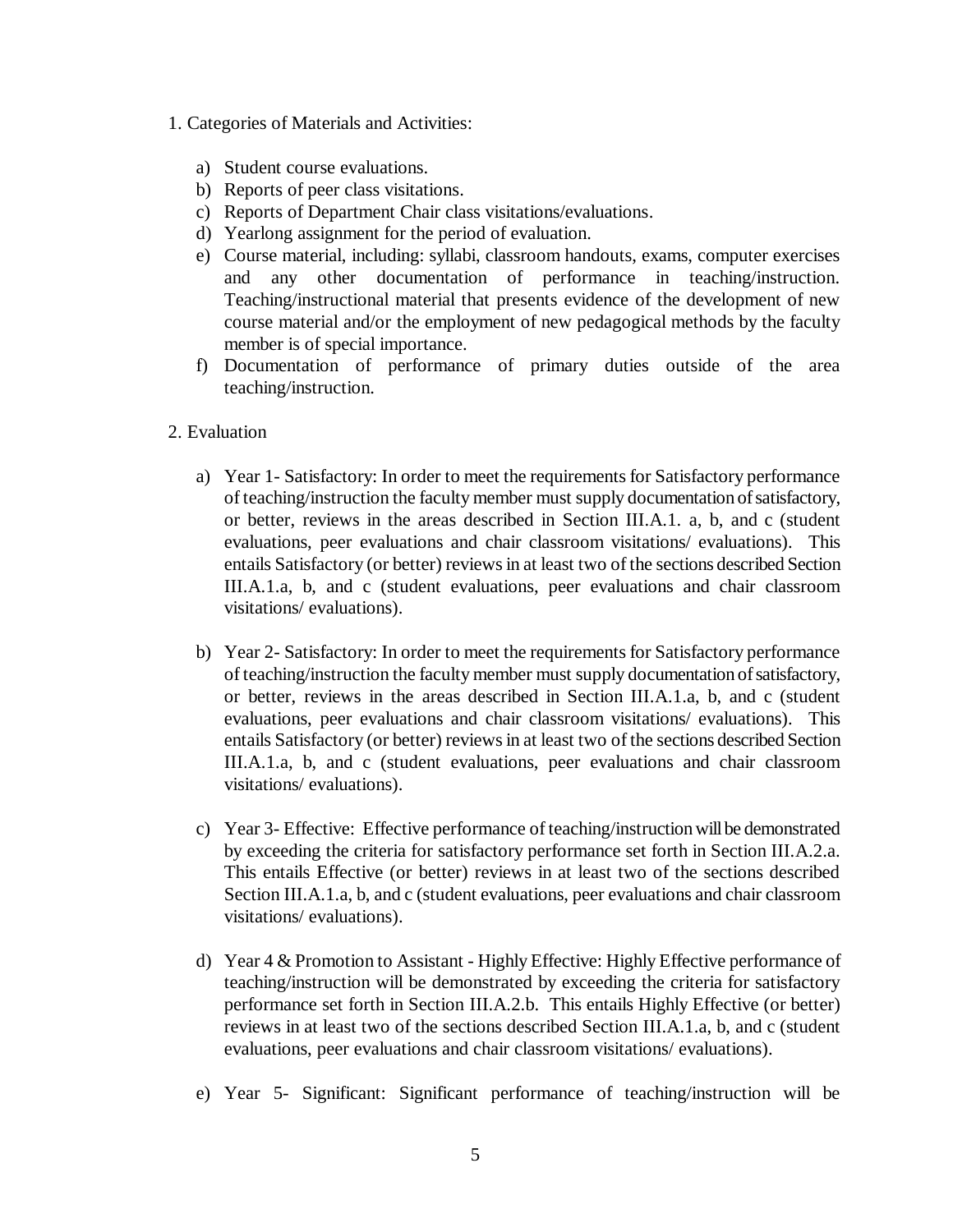demonstrated by exceeding the criteria for satisfactory performance set forth in Section III.A.2.c. This entails significant (or better) reviews in at least two of the sections described Section III.A.1.a, b, and c (student evaluations, peer evaluations and chair classroom visitations/ evaluations).

- f) Year 6, Tenure, Promotion to Associate, Promotion to Full & PAI Superior: Superior performance will be demonstrated by exceeding the criteria for highly effective performance set out in Section III.A.2.d. This entails presenting documentation of Superior reviews in at least two of the sections described in Section III.A.1.a, b, and c (student evaluations, peer evaluations and chair classroom visitations evaluations). Tenure and promotions on the basis of exceptionality will require same standards or above as mentioned in the contracts.
- 3. Evaluation of non-teaching primary duties.

If the faculty member has been assigned primary duties other than teaching/instruction that account for less than one third of that faculty member's assigned work load for the period under evaluation, those duties should be included in the research/creative activities and/or service section of the faculty evaluation.

If the faculty member has been assigned non-teaching duties, like additional cues, then Significant documentation of re-assigned time activities should be included to determine performance and completion of duties.

- 4. Method of evaluation
	- a) Effective fall 2013, each employee who teaches a course or other Instructional activity shall ensure that all of his/her students have the opportunity to evaluate her/his teaching effectiveness using an electronic evaluation form in accordance with methods and procedures specified in the approved statement of Departmental Application of Criteria. All official student evaluations remain the property of the University. The faculty member will provide a detailed synopsis of the scores received in all courses evaluated during the period of evaluation, including means of all scale items.
	- b) The department chair will conduct at least one classroom visitation to a class of the faculty member being evaluated during the period of evaluation. The class (or classes) will be mutually agreed on by the faculty member and the Chair. The Chair will provide a written report of the visit, a copy of which will be included in the portfolio by the faculty member. The Chair will rate the performance of the faculty member unsatisfactory, appropriate, satisfactory, highly satisfactory, effective, highly effective, significant, superior, or exceptional.
	- c) During the period under review, at least two of the faculty member's classes will be visited by members of the DPC, one to be chosen by the faculty member and one to be chosen by the Chair of the DPC. Each visit will be mutually agreed to by the faculty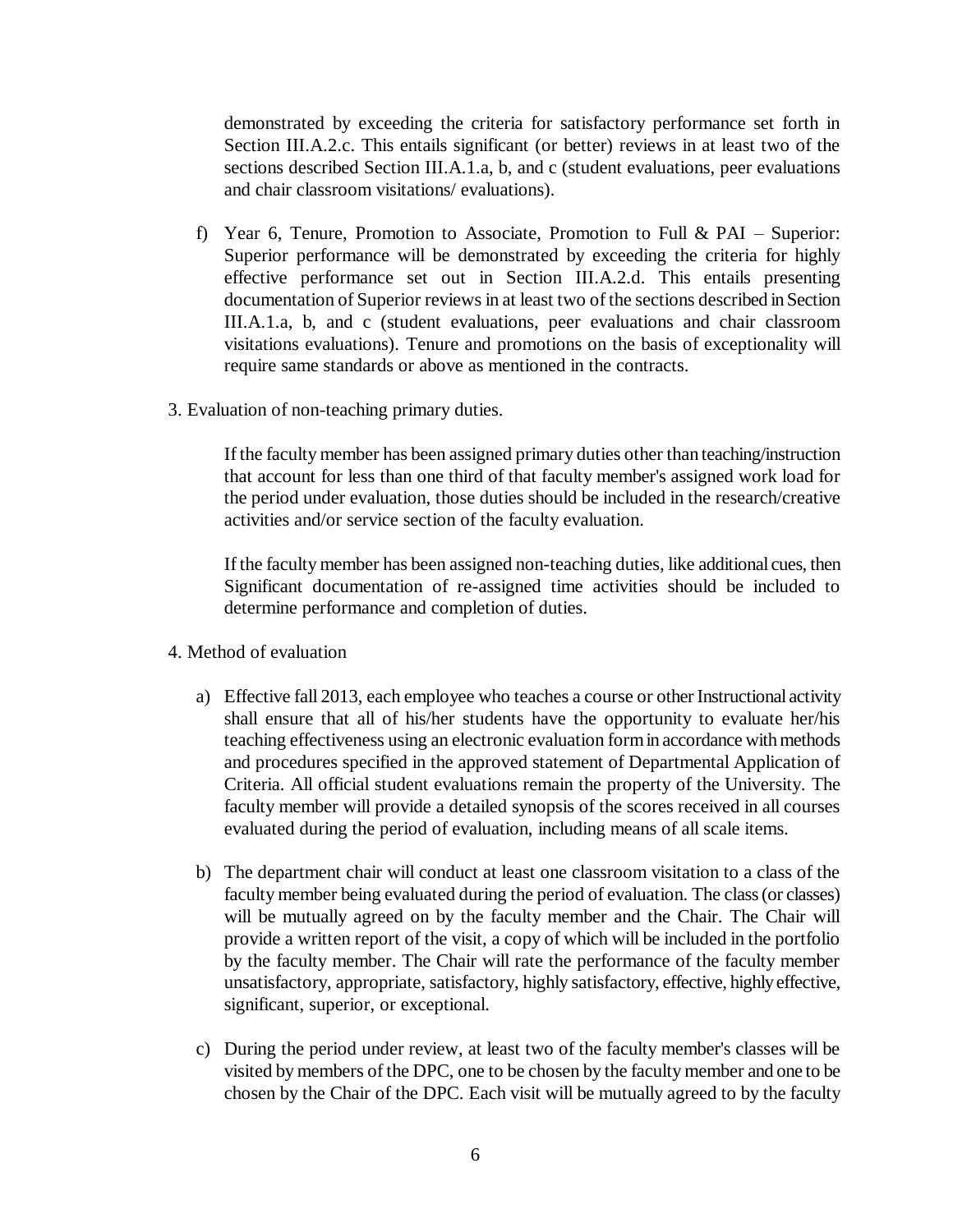member and the DPC member. The evaluator will rate the performance of the faculty member unsatisfactory, satisfactory, effective, highly effective, significant or superior. The evaluator will provide the faculty member with a written copy of the evaluation, a copy of which the faculty member will include in the portfolio.

The faculty member will have the option of drawing attention to the supporting material in the portfolio as described in Section 3; A, 1: d, of this document. The material would include, but not be limited to, evidence of innovative teaching, new course development, and introduction of new course materials and/or assistance to other faculty members in teaching improvement. The DPC would have the option of reviewing this material and assigning a score equal to one peer class visit. This would supplement required class visits, not replace them. If the DPC decided to provide an evaluation of the material, it would provide a written report and a score on the same scale as class visits.

d) Methods of Evaluations.

The faculty member will include in the portfolio a numeric analysis for each of the areas described in Section III.A.4.a, b and c (Student course evaluations, Chair evaluation(s), and Peer evaluations). Scoring each as follows:

(Descriptive Rating, Numeric Score): (Exceptional, 4.75 – 5.0), (Superior, 4.35 – 4.74), (Significant, 4.0 – 4.34), (Highly Effective 3.75 – 3.99), (Effective, 3.50 – 3.74), (Highly Satisfactory, 3.25 – 3.49), (Satisfactory, 3.0 – 3.24), (Appropriate, 2.75 – 2.99), (Unsatisfactory, >2.74).

The faculty member will include in his/her portfolio a mean score for each category, including all of the evaluations received in that category during the period of evaluation. Two out of the three scores will be used to meet the criteria listed in Section III.A.2.a thru f.

| <b>Descriptive Rating</b>  | <b>Mean of Student Course</b> | <b>Mean of Chair</b>    | <b>Mean of Peer</b>     |
|----------------------------|-------------------------------|-------------------------|-------------------------|
|                            | <b>Evaluation Score</b>       | <b>Evaluation Score</b> | <b>Evaluation Score</b> |
|                            |                               |                         |                         |
| <b>Exceptional</b>         | $4.75 - 5.00$                 | $4.75 - 5.00$           | $4.75 - 5.00$           |
| <b>Superior</b>            | $4.35 - 4.74$                 | $4.35 - 4.74$           | $4.35 - 4.74$           |
| <b>Significant</b>         | $4.0 - 4.34$                  | $4.0 - 4.34$            | $4.0 - 4.34$            |
| <b>Highly Effective</b>    | $3.75 - 3.99$                 | $3.75 - 3.99$           | $3.75 - 3.99$           |
| <b>Effective</b>           | $3.50 - 3.74$                 | $3.50 - 3.74$           | $3.50 - 3.74$           |
| <b>Highly Satisfactory</b> | $3.25 - 3.49$                 | $3.25 - 3.49$           | $3.25 - 3.49$           |
| <b>Satisfactory</b>        | $3.0 - 3.24$                  | $3.0 - 3.24$            | $3.0 - 3.24$            |
| Appropriate                | $2.75 - 2.99$                 | $2.75 - 2.99$           | $2.75 - 2.99$           |
| <b>Unsatisfactory</b>      | < 2.74                        | < 2.74                  | < 2.74                  |

#### **Table 3: Descriptive Rating and Scores**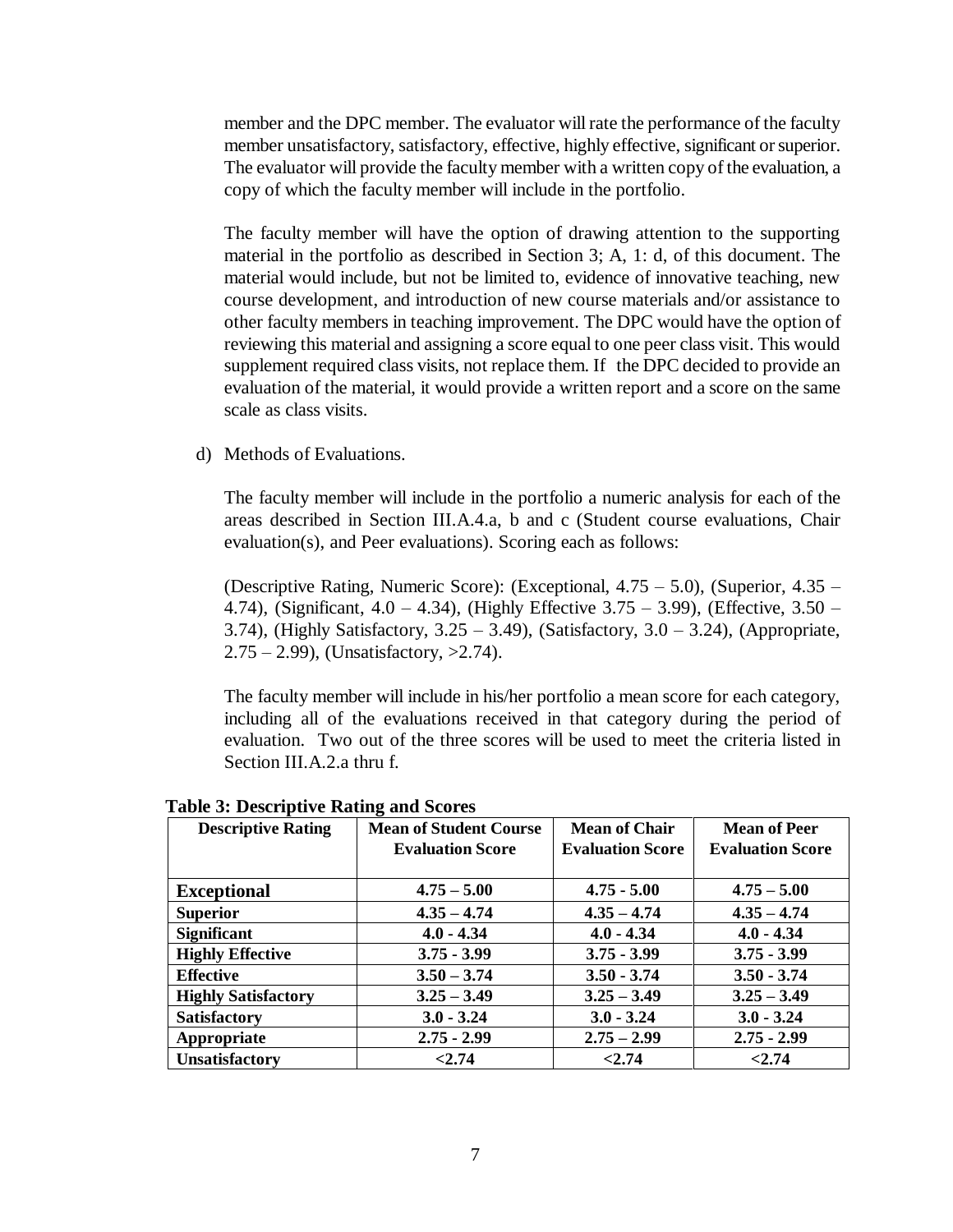## **B. Research/Creative Activities**

The performance of faculty members in the area of Research/Creative Activities will be measured in four parts:

- a.) Refereed publications, presentations, and peer reviewed funded grant;
- b.) Non-refereed publications and presentations and non-peer reviewed funded grant writing;
- c.) Continuing education/faculty development;
- d.) Professional involvement in research and creative activities.

For the purpose of this document, and the corresponding charts contained within, research activities are denoted by "R". The following categories and materials to be evaluated that are referenced in this document are examples and are not intended to serve as an exhaustive listing.

| <b>Research / Creative</b><br><b>Activity Categories (R)</b> | <b>Specific Activities to be Evaluated</b>                      |  |
|--------------------------------------------------------------|-----------------------------------------------------------------|--|
|                                                              | Book or monograph.<br>1.                                        |  |
| (A) Refereed                                                 | Journal article or book chapter.<br>2.                          |  |
| activities                                                   | 3.<br>Funded grant.                                             |  |
|                                                              | Article / abstract in conference proceeding.<br>4.              |  |
| (B) Non-Refereed                                             | Journal article or book chapter.<br>1.                          |  |
| activities                                                   | Funded grant.<br>2.                                             |  |
|                                                              | 3.<br>Article / abstract in conference proceeding.              |  |
|                                                              | Advanced degree or certification in the faculty member's<br>1.  |  |
|                                                              | discipline at an accredited university.                         |  |
| (C) Professional<br>development /<br>continuing              | Continuing education courses and programs offered<br>2.         |  |
|                                                              | through professional organizations or other universities.       |  |
|                                                              | Seminars and presentations sponsored by the University.<br>3.   |  |
| education                                                    | Seminars and presentations, trade shows within the field;<br>4. |  |
|                                                              | outside of the University.                                      |  |
|                                                              | Consulting activities which increase the faculty member's<br>5. |  |
|                                                              | knowledge of the field.                                         |  |
| (D) Professional                                             | Reviewer, discussant, editor, session chair or panel<br>1.      |  |
| involvement in                                               | moderator for professional conferences, symposia,               |  |
| research / creative                                          | journals or proceedings.                                        |  |
| activities                                                   | Student research training and development.<br>2.                |  |
| (E) Citations of faculty                                     | Citations of faculty member's work.                             |  |
| member's work.                                               |                                                                 |  |
| (F) Research in                                              | Unpublished research, research in progress, or other work that  |  |
| progress.                                                    | substantiates significant scholarly effort and progress         |  |

**Table 4: Research / Creative** 

Each of these is considered to be of equal weight in annual retention reviews, but Part 1 will be considered separately for promotion, tenure, and PAI reviews.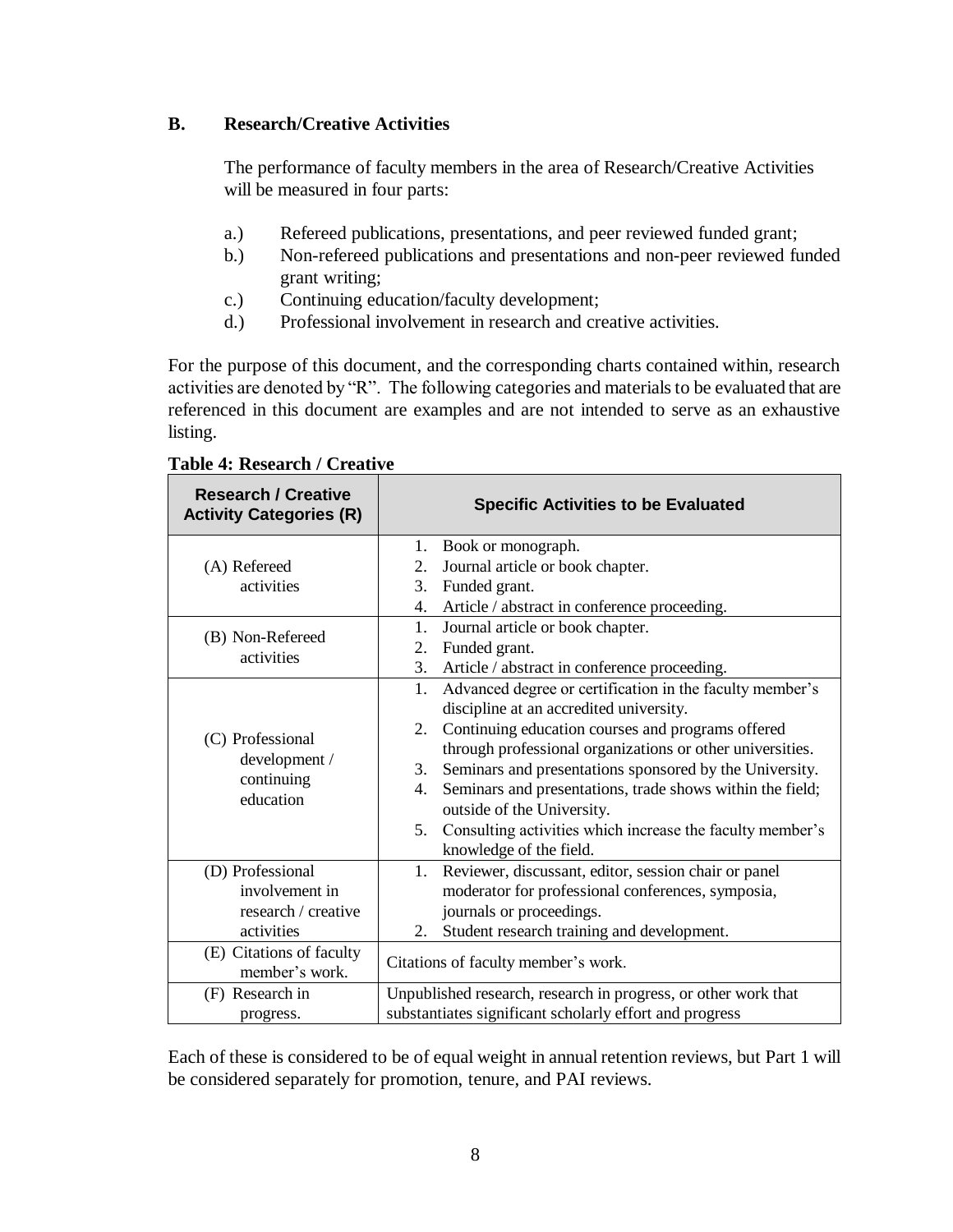1. Refereed Publications and Presentations and peer reviewed funded grant:

This area would include only those writings, presentations, software and other faculty product that has been through a peer review process. Peer review is the quality control process for academic product. The form of peer review differs from field to field and even each journal or conference. Peer review, as stated here means that the work has been examined by colleagues at other institutions and has been deemed of high enough quality for inclusion in the venue. Books, monographs and book chapters will be considered refereed if they are accepted by a university press or by a reputable publisher who uses outside reviewers and consultants. Since an earned doctorate is a requirement for promotion and tenure, dissertations will not be counted as publications unless they are reprinted by a reputable publisher. Self publication and "vanity" presses will not count in this area.

Peer reviewed funded grants for which the faculty member is the primary investigator will be awarded 75 points, and those for which the faculty member is a participant, but not the primary investigator will be awarded 50 points. If the grant supports research which leads to publications, those publications are eligible for points in section III, B-1 if the publication is refereed or in III, B-2 if the publication is not refereed.

2. Non-refereed Presentations, Publishing and non-peer reviewed funded grant Internal Writing:

This area includes papers and presentations directly related to the field in which the faculty member teaches. This would include articles in the general press, presentations to professional groups, articles in the trade press and any other published work, distributed software or public presentation directly related to the faculty member's field. The DPC will consider the relationship of the presentation or publication to the faculty member's area in considering items for this category. This category would also include papers under review, or in progress that can be reviewed by the DPC. The DPC would accept or reject items for consideration based on quality and on the relationship to the faculty member's field. This area would also include presentations made for faculty development sessions. Book reviews and Grant requests could also be considered in this section. The DPC will award between 5 and 15 points for each non-refereed publication/presentation/ software.

Non-peer reviewed funded grants for which the faculty member is the primary investigator will be awarded 50 points, and those for which the faculty member is a participant, but not the primary investigator will be awarded 30 points. If the grant supports research which leads to publications, those publications are eligible for points in section III, B-1 if the publication is refereed or in III, B-2 if the publication is not refereed.

3. Continuing Education/Faculty Development:

This area would include activities in which the faculty member has taken part, which improve, broaden or update the professional knowledge or teaching skills of the faculty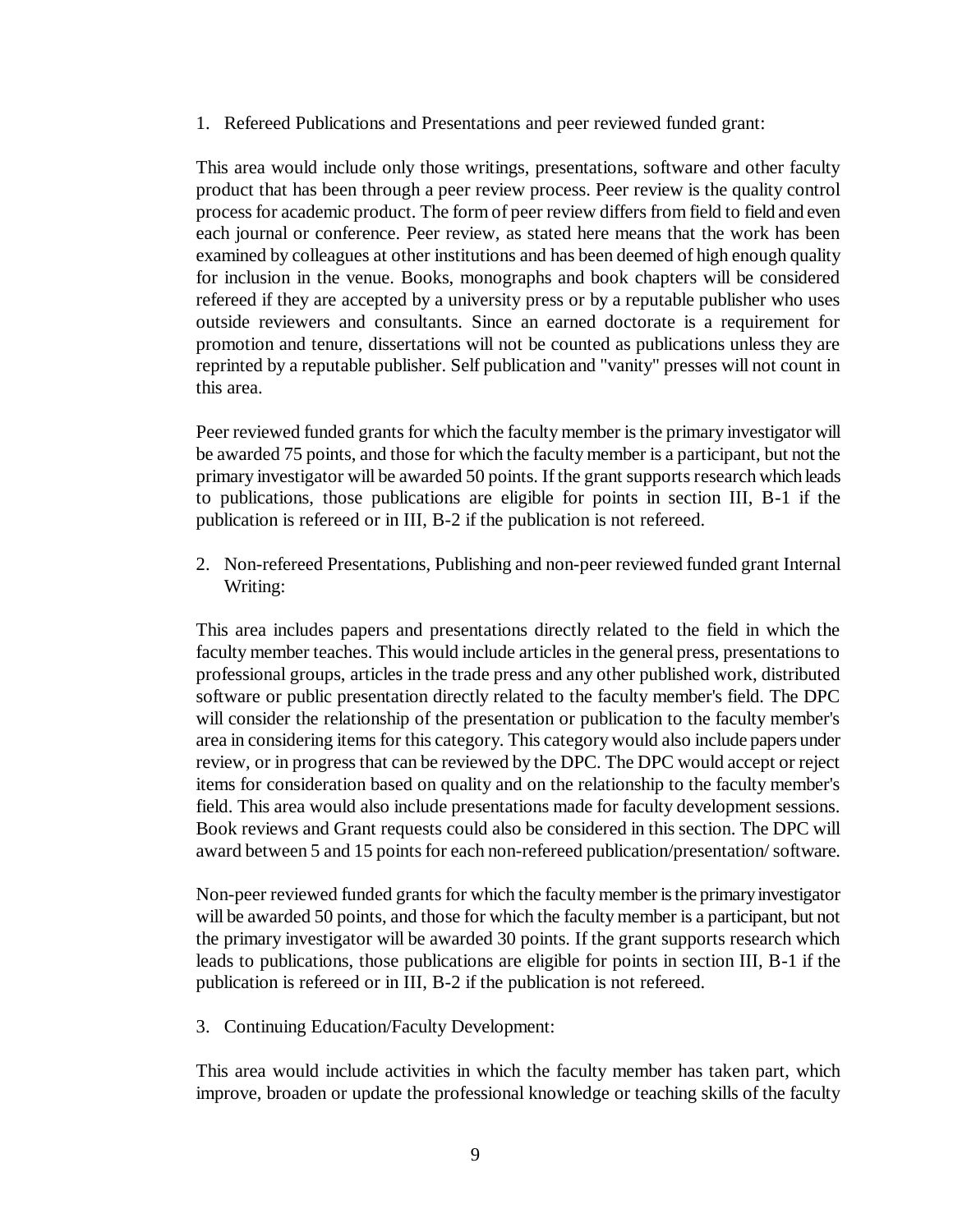member. Points will be awarded. Please refer to the table. There will be maximum of 50 points could be awarded in this area. This area would include, but not be limited to:

- Graduate level classes in the faculty member's discipline at an accredited university.
- Continuing education courses and programs offered through professional organizations or other universities.
- Seminars and presentations sponsored by the University.
- Seminars, presentations, trade shows within the field; outside of the University
- Consulting activities which increase the faculty member's knowledge of the field.

Since the activities described above are of vastly different length, the DPC should assign weights to each activity based on the number of contact hours. The faculty member will be credited with one point for each contact hour. (Graduate courses completed will carry 10 points per credit hour.) Consulting activities will be awarded 1 point for each day, to a maximum of ten points.

4. Professional Involvement in Research and Creative Activities:

This area would include acting as a reviewer, discussant, editor, session chair or panel moderator for professional conferences, symposia, journals or proceedings (or similar functions). The DPC will review the activity for relevance to the faculty member's field and for level of involvement. Generally, the faculty member would be awarded 5 points for each conference and/or journal for which he/she reviews, 5 points for each conference at which he/she is a reviewer, moderator or session chair and 30 points for each journal and/or proceedings of which he/she is an editor or coeditor.

List of research activities and their weights:

| <b>Book or Monograph</b>                         | 125 points |
|--------------------------------------------------|------------|
| Advanced degree or Certification in Related Area | 100 points |
| Journal article                                  | 65 points  |
| Journal article                                  | 65 points  |
| <b>Book Chapter</b>                              | 65 Points  |
| Conference Proceedings & Presentation            | 60 points  |
| Conference Presentation (no proceedings)         | 30 points  |
| Conference Proceedings (no Presentation)         | 30 points  |
| Membership in Professional Organization          | 30 points  |
| Lecture at Community Development Forum           | 20 points  |
| <b>Attending Developmental Workshops</b>         | 20 points  |
| Serving on Professional or NFP Board/Commission  | 20 points  |
| Research in Progress                             | 20 points  |
|                                                  |            |

The points listed above are for the refereed publications. Non-refereed publications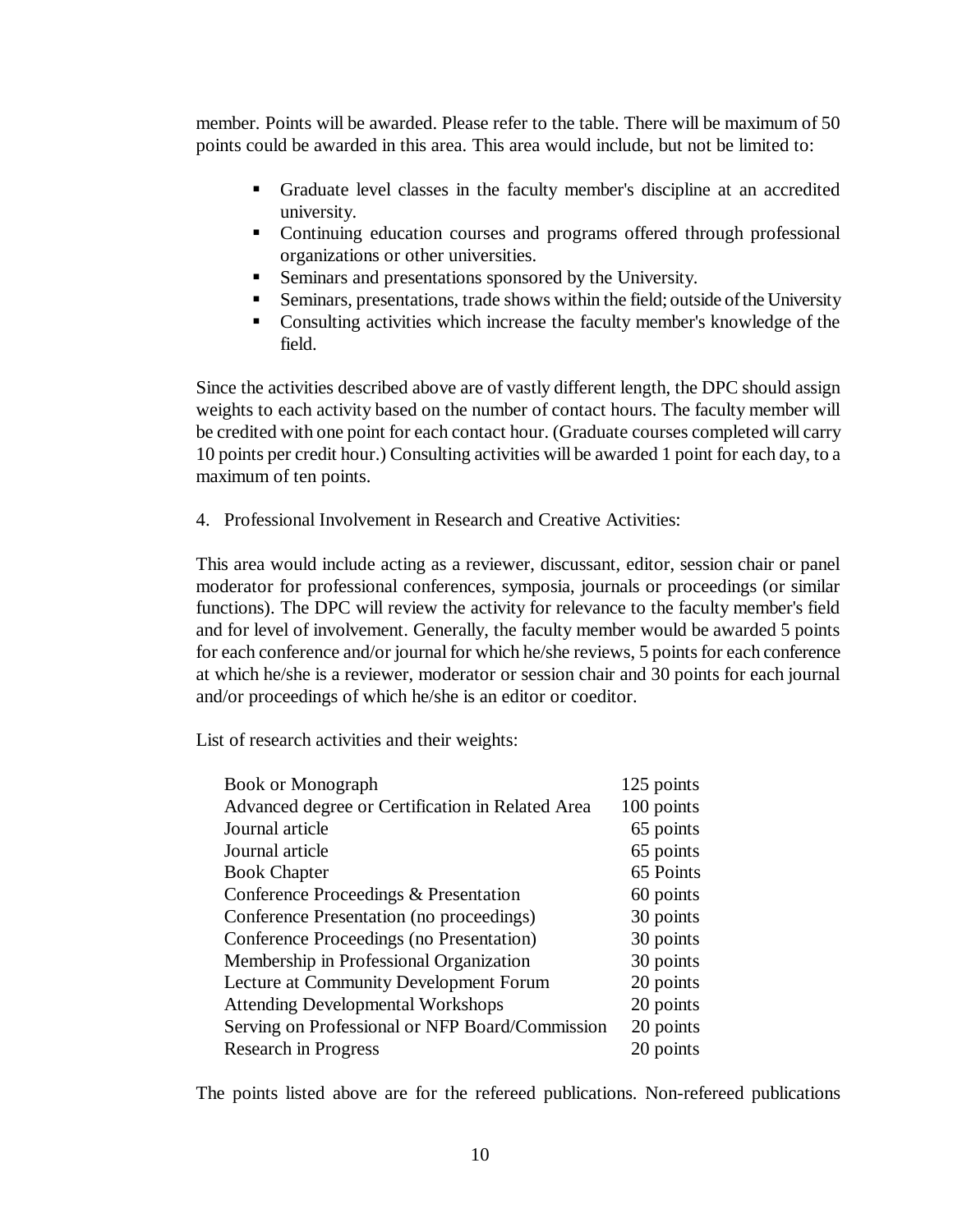weight half the points assigned to the refereed publications.

| Category                   | <b>Retention</b>              | <b>Tenure / Promotion</b>                                                          |  |
|----------------------------|-------------------------------|------------------------------------------------------------------------------------|--|
| Appropriate                | Proof of Active Agenda        |                                                                                    |  |
| Satisfactory               | 30 pts                        |                                                                                    |  |
| <b>Highly Satisfactory</b> | 50 pts                        |                                                                                    |  |
| Effective                  | 75 pts                        |                                                                                    |  |
| <b>Highly Effective</b>    | 100 pts & one Journal Article | 100 pts at least 60 from III, B-<br>1 & one Journal Article                        |  |
| Significant                | 125 pts & one Journal Article | 125 pts at least 90 from III, B-<br>1 & one Journal Article                        |  |
| Superior                   | 175 pts & one Journal Article | 175 pts at least 125 from<br>III, B-1 $\&$ one Journal Article                     |  |
| Exceptional                |                               | 50% points extra of the<br>required category and one<br>additional Journal Article |  |

|  | <b>Table 5 REQUIRED SCORES FOR PERSONNEL ACTIONS:</b> |
|--|-------------------------------------------------------|
|  |                                                       |

| Category    | PAI                                |  |
|-------------|------------------------------------|--|
| Significant | 125 pts at least 75 from III, B-1  |  |
| Superior    | 175 pts at least 125 from III, B-1 |  |

## **C. Service**

The application of one's skills and knowledge in unpaid or volunteer capacity, to the betterment of the University and society is much desired, and is encouraged, as it is a vital element of the institution's mission. Membership on a committee or task force, attendance at Department, College, or University meetings – while a necessary condition of service.

For the purpose of this document, and the corresponding table contained within, service activities are denoted by "S". The following categories and materials to be evaluated that are referenced in this document are examples and are not intended to serve as an exhaustive listing.

# *a. Relative Importance of Service Activities*

Service activity at the department and college levels is deemed to be most important, followed by service at the university level; these are all deemed to be more important than community service. Serving as an officer, or in some other leadership role, will be considered to be a more significant contribution than serving as a member of a committee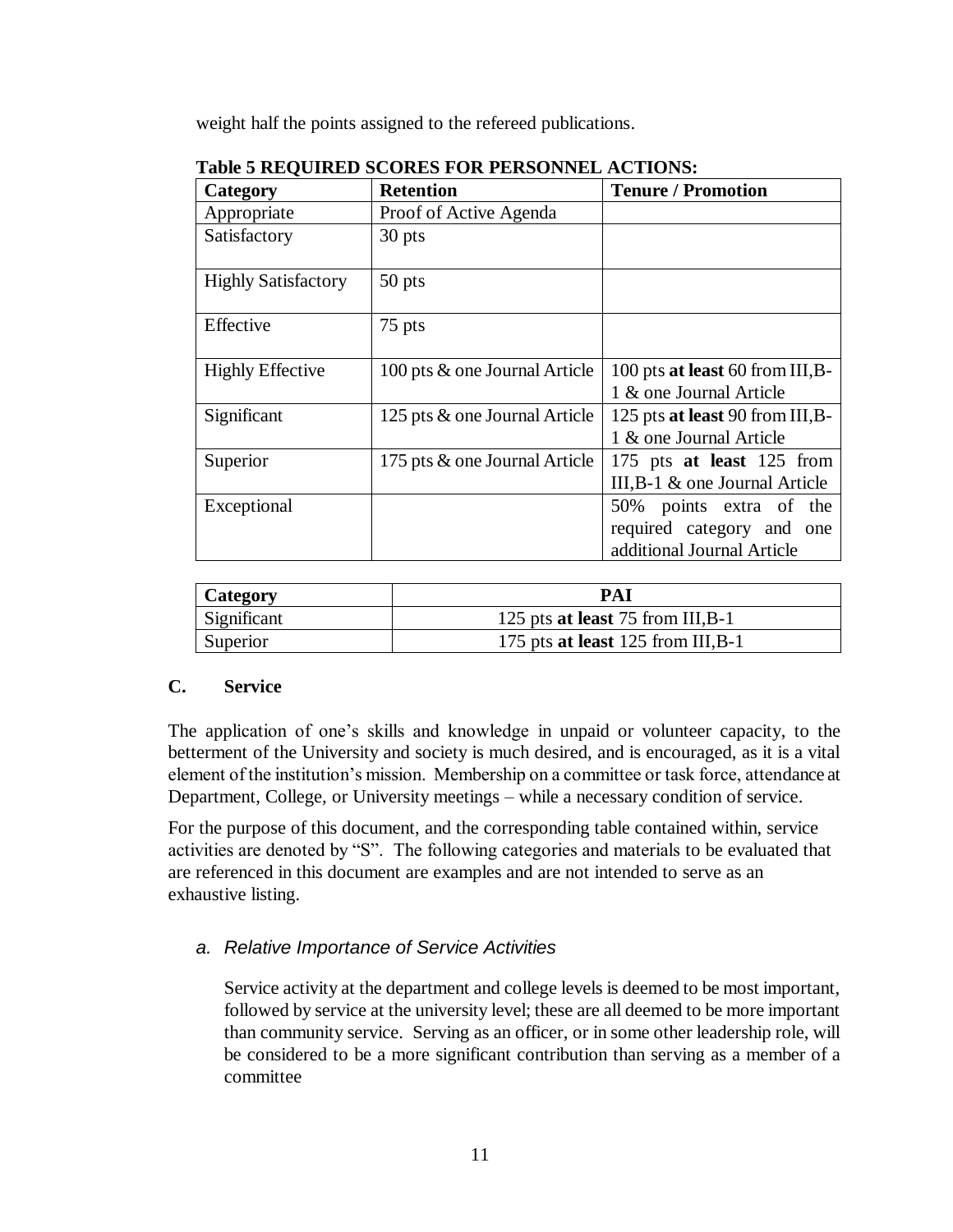## *b. Evaluation and Ratings of Service Activities*

In general, an activity for which a faculty member receives credit in area of the evaluation is for non-compensated activity. The completed and documented activities shall result in the following ratings as indicated in Table 9, below.

## 1. Documentation

The faculty member must provide documentation of his/her activities in this area. Membership on a committee or task force and attendance at meetings, while a necessary condition of service, are not evidence of service performance. Documentation required for this area would include, but not be limited to:

- a. Minutes including descriptions of the faculty member's participation/ contribution.
- b. Reports and other written material developed/authored by the faculty member. When co-authorship is involved, the level of contribution by each participant (especially the faculty member being evaluated) should be described.
- c. Evaluation of service participation by committee chairs, department chairs and/or other administrators.
- d. Copies of letters thanking the faculty member for participation, other than form letters sent to all attendees.
- 2. Types of Activities
	- a. Service to the department, college and/or University on committees, task forces, boards etc. Service as a academic advisor, assessment coordinator, coordinator, etc. Participation in pre-college initiatives, alumni relations, community outreach, and/or initiatives to build relationships with the business community.
	- b. Advisor/moderator of student organizations.
	- c. Advisor/evaluator for BOG program and UWW.
	- d. Service to the profession; through participation in professional organizations, including but not limited to, active participation as member on boards and committees, session chair at conferences, etc.
	- e. Service to the community, involving professional skills.
- 3. Evaluation
	- a. To be considered appropriate, the faculty member must present evidence of active participation in at least one departmental, college or University service assignments.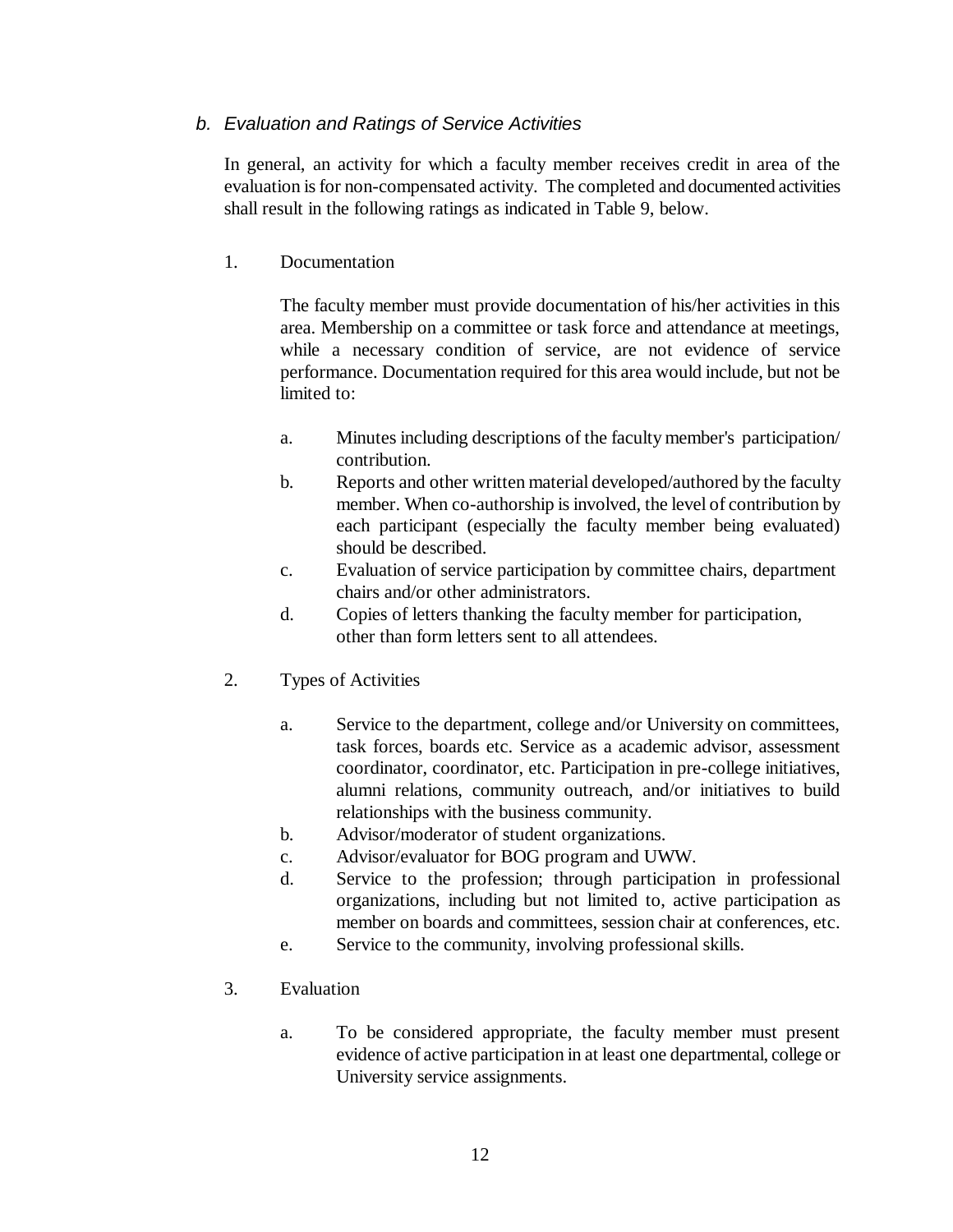- b. To be considered satisfactory, the faculty member must present evidence of active participation in at least two departmental, college or University service assignments.
- c. To be considered highly satisfactory, the faculty member must present evidence of active participation in more than two departmental, college or University service assignments.
- d. To be considered effective, the faculty member must present evidence of service activity at a level exceeding that required for highly satisfactory*.* Active participation in more than two service assignments, position(s) of leadership, evidence of work output and/or other indications of quality service should be included in the documentation.
- e. To be considered highly effective, the faculty member must present evidence of service activity at a level exceeding that required for effective*.* Active participation in more than three service assignments, position(s) of leadership, evidence of work output and/or other indications of quality service should be included in the documentation.
- f. To be considered significant, the faculty member must present evidence of service beyond that required for highly effective. This would include evidence of leadership/officer positions in service activities and/or evidence of work output/results from service activities. The level of participation in work output should be included in documentation.
- a. To be considered superior, the faculty member must present evidence of service beyond that required for significant. This would include major positions of leadership in service assignments, major work product/results from service activities, evidence of assistance to other faculty members in their conduct of service assignments, awards or other recognition for excellence in service, innovations in service etc.
- b. To be considered exceptional, the faculty member must present evidence of service beyond that required for superior. This would include major positions of leadership /office in national or international organizations / associations in service assignments, major work product/results from service activities national or international organizations / associations, evidence of assistance to other faculty members in their conduct of service assignments, awards or other recognition for excellence in service, innovations in service etc.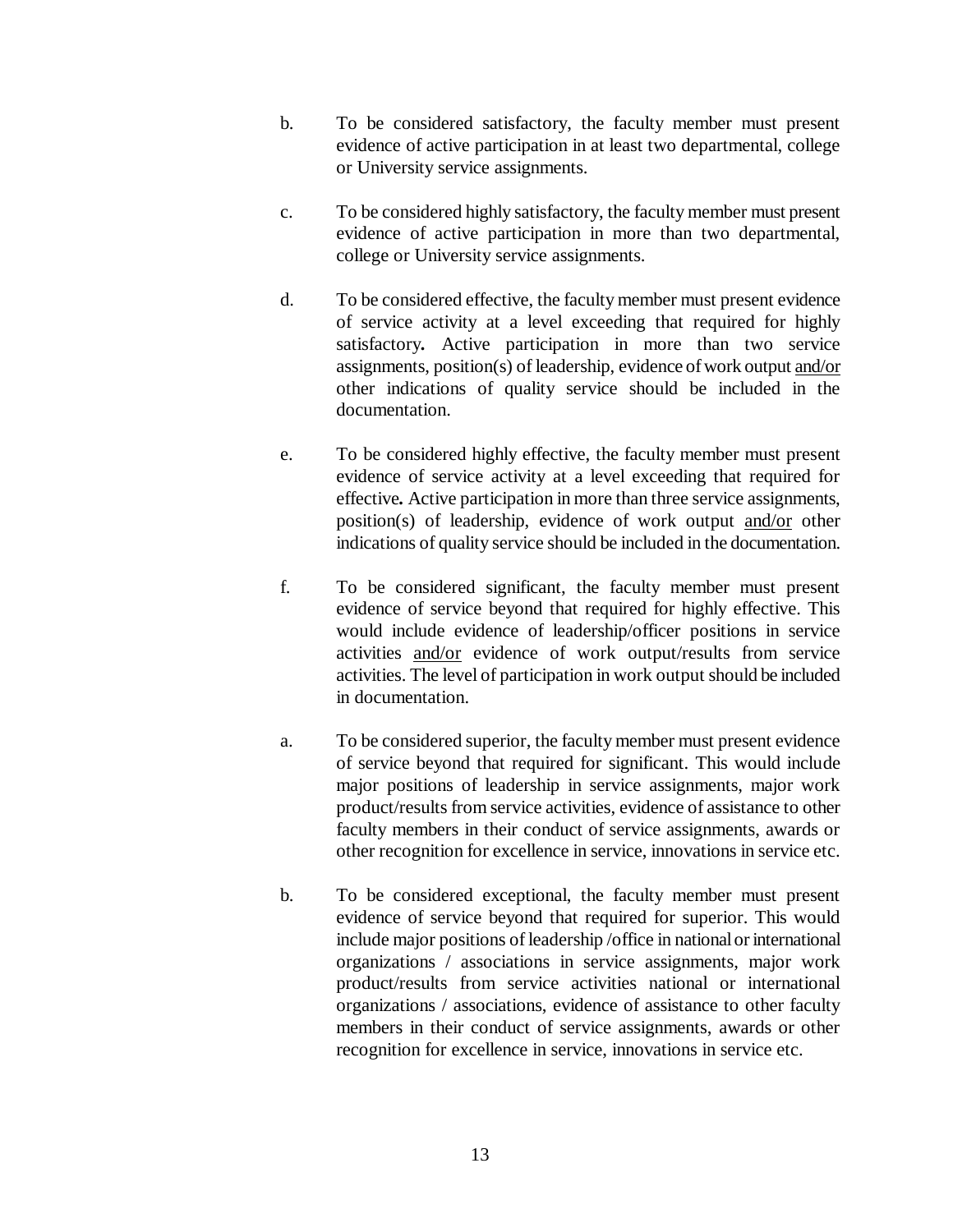## **IV. EVALUATION OF TEMPORARY, FULL-TIME FACULTY**

Each temporary full time faculty member will be evaluated by the Department Chair once each academic year in accordance with Article 30 Section 1 of the contract. The Chair will provide a written evaluation of the faculty member, which will rate the performance of the faculty member as "highly effective, satisfactory or unsatisfactory." A copy of the evaluation will be sent to the faculty member being evaluated. In the case of an unsatisfactory evaluation, the chair will state reasons for awarding that evaluation, referencing appropriate sections of this section of the Departmental Application of Criteria. No faculty member will be evaluated during the first full term of service in the department.

All full time temporary faculty will submit a portfolio including the following:

1. A cover letter stating that the portfolio is being submitted for the purposes of the annual evaluation.

2. A copy of the faculty member's year long schedule.

3. Copies of student evaluations.

4. Copies of chair classroom visits and peer/ DPC member classroom visits.

5. Evidence of performance of activities for which the faculty member received CUEs. (Primary Duties)

6. Other documents, at the option of the faculty member being evaluated, that give evidence of activities performed by the faculty member benefiting the department, the college and the University and of the quality of those activities.

The Department Chair will evaluate one class of each full time temporary faculty member, each year. The class being evaluated will be selected jointly by the faculty member and the chair. The Chair will provide a written evaluation of the classroom visit to the faculty member being evaluated. The chair will evaluate the performance of the faculty member as "highly effective," "satisfactory" or "unsatisfactory."

The approved form for student evaluation of classes will be administered in all of an instructor's students each academic term, according to the procedures approved by the department faculty. The faculty member will provide a detailed synopsis of the scores received in all courses evaluated during the period of evaluation, including means of all scale items.

In evaluating the student evaluations provided by the faculty member being evaluated, the chair will use the following scale: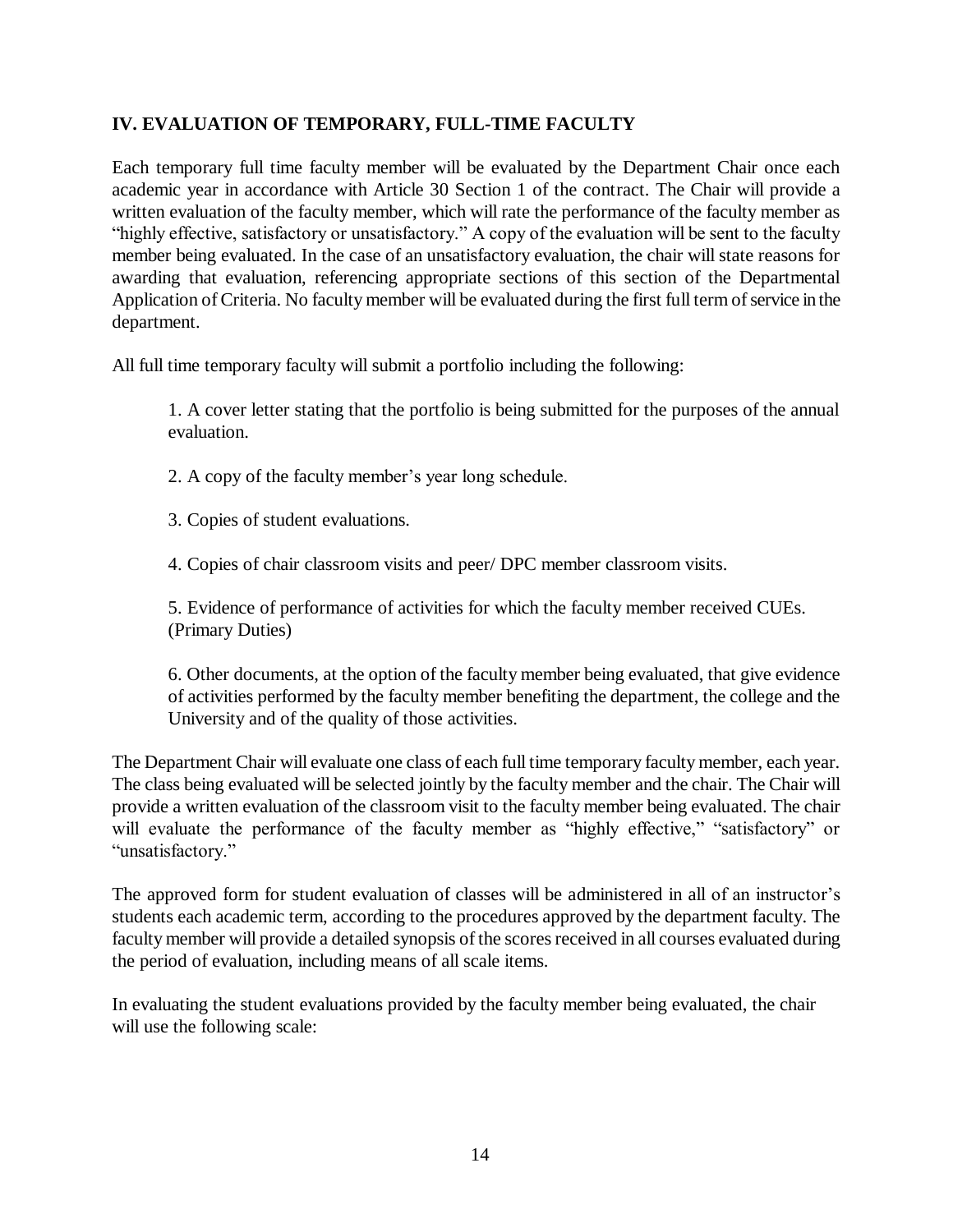| <b>Descriptive Rating</b> | <b>Mean of Course Evaluation</b><br>(Student, Peer or Chair) |
|---------------------------|--------------------------------------------------------------|
| <b>Highly Effective</b>   | >4.25                                                        |
| Satisfactory              | $3.25 - 4.25$                                                |
| Unsatisfactory            | $<$ 3.25                                                     |

**Table 6: Unit B Faculty Ratings Based on Classroom Evaluations**

Instrument for student evaluations is now online which will be used across the board.

In most cases, the chair will use two elements to determine an over-all rating of the faculty member. Those would be the student course evaluations, the chair classroom evaluations. If the faculty member produces evidence of "highly effective" performance in both of the areas, the chair will assign a rating of "highly effective." If the faculty member being evaluated produces evidence of "unsatisfactory" performance in both areas, the chair will assign a rating of "unsatisfactory." In cases in which the above conditions are not met, the chair will assign a rating of satisfactory.

In rare situations in which material presented by the faculty member describing non-teaching primary duties (Section 6 of the material to be included in the portfolio), material presented by the faculty member presented showing other activities (Section 7) or included in the faculty member's personnel file are of such a major consequence that the chair believes these should be given major weight, the chair can include these in the evaluation of the faculty member and assign a rating not consistent with the process described above (student, chair, faculty course evaluations). The chair cannot use these materials exclusively without taking into regard the three areas of evaluation described above. If the chair uses any material other than the three evaluations described above, the chair must describe how these materials were used, what weight they were given in the evaluation process and the source of those materials. The faculty member being evaluated must have been notified prior to the evaluation of any negative material in his/her personnel file and given a chance to rebut the material, if this material is used in an evaluation.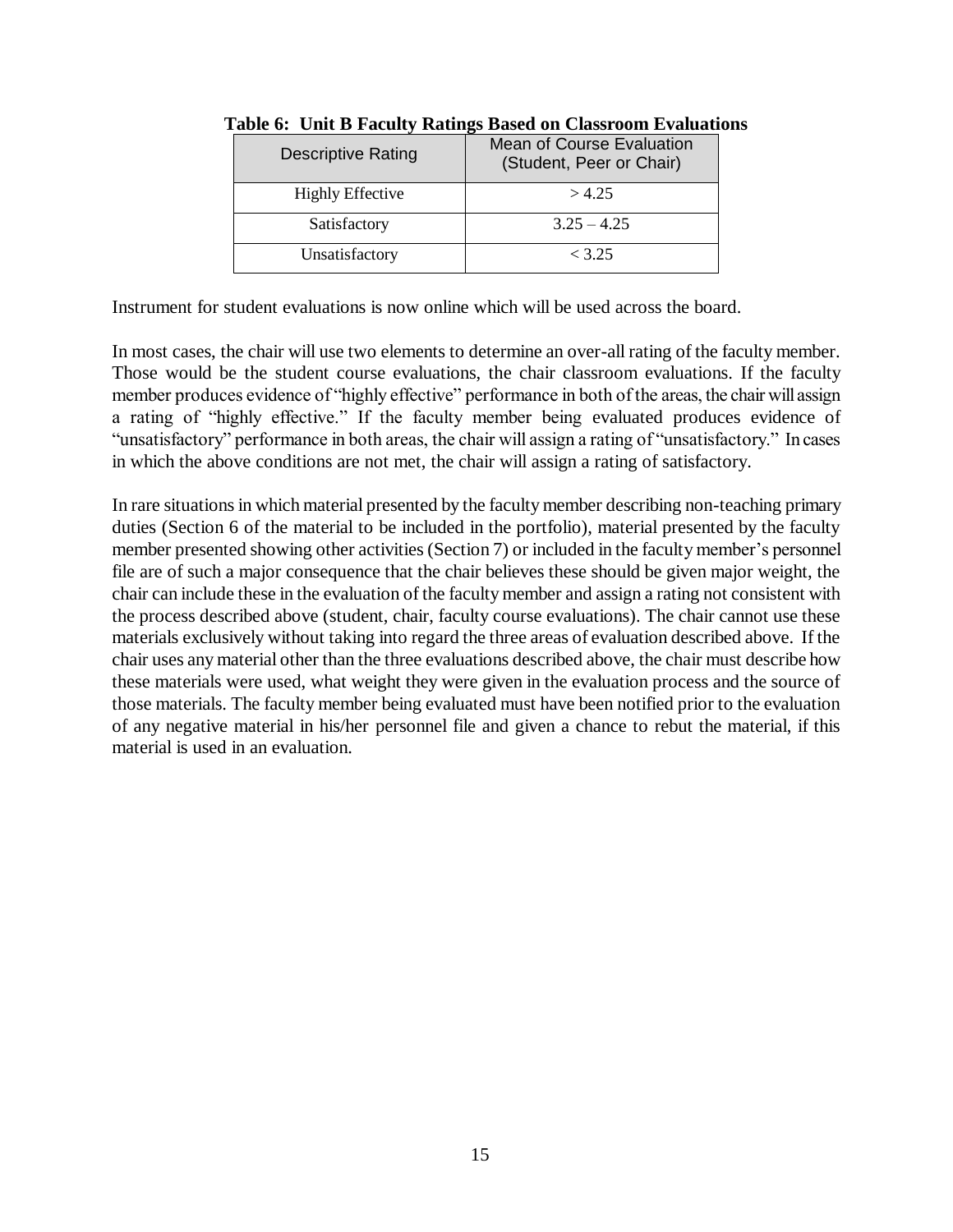#### **ATTACHMENT #1**

# **FACULTY AGREEMENT REQUIREMENTS FOR PERSONAL ACTIONS TEACHING COMPONENT**

| <b>RETENTION YEAR:</b> | <b>CRITERIA</b><br>Satisfactory | PROMOTION TO: CRITERIA<br>Assistant | <b>Highly Effective</b> |
|------------------------|---------------------------------|-------------------------------------|-------------------------|
|                        | Satisfactory                    | Associate                           | Superior                |
|                        | Effective                       | Full                                | Superior                |
| 4                      | <b>Highly Effective</b>         | Tenure:                             | Superior                |
|                        | Significant                     | PAI                                 | Superior                |

#### **RESEARCH COMPONENT**

| <b>RETENTION YEAR:</b> | <b>CRITERIA</b><br>Appropriate | <b>PROMOTION TO: CRITERIA</b><br>Assistant | Satisfactory |
|------------------------|--------------------------------|--------------------------------------------|--------------|
|                        | Satisfactory                   | Associate                                  | Significant  |
|                        | <b>Highly Satisfactory</b>     | Full                                       | Superior     |
| 4                      | Effective                      | Tenure                                     | Significant  |
|                        | <b>Highly Effective</b>        | PAI                                        | * See note   |

## **SERVICE COMPONENT**

| <b>RETENTION YEAR:</b> | <b>CRITERIA</b><br>Appropriate | PROMOTION TO: CRITERIA<br>Assistant | Satisfactory |
|------------------------|--------------------------------|-------------------------------------|--------------|
|                        | Satisfactory                   | Associate                           | Significant  |
|                        | <b>Highly Satisfactory</b>     | Full                                | Superior     |
| $\overline{4}$         | Effective                      | Tenure                              | Significant  |
|                        | <b>Highly Effective</b>        | PAI                                 | * See note   |

\* Criteria for PAI in Research & Service: Significant in Research and Superior in Service OR Superior in Research and Significant in Service.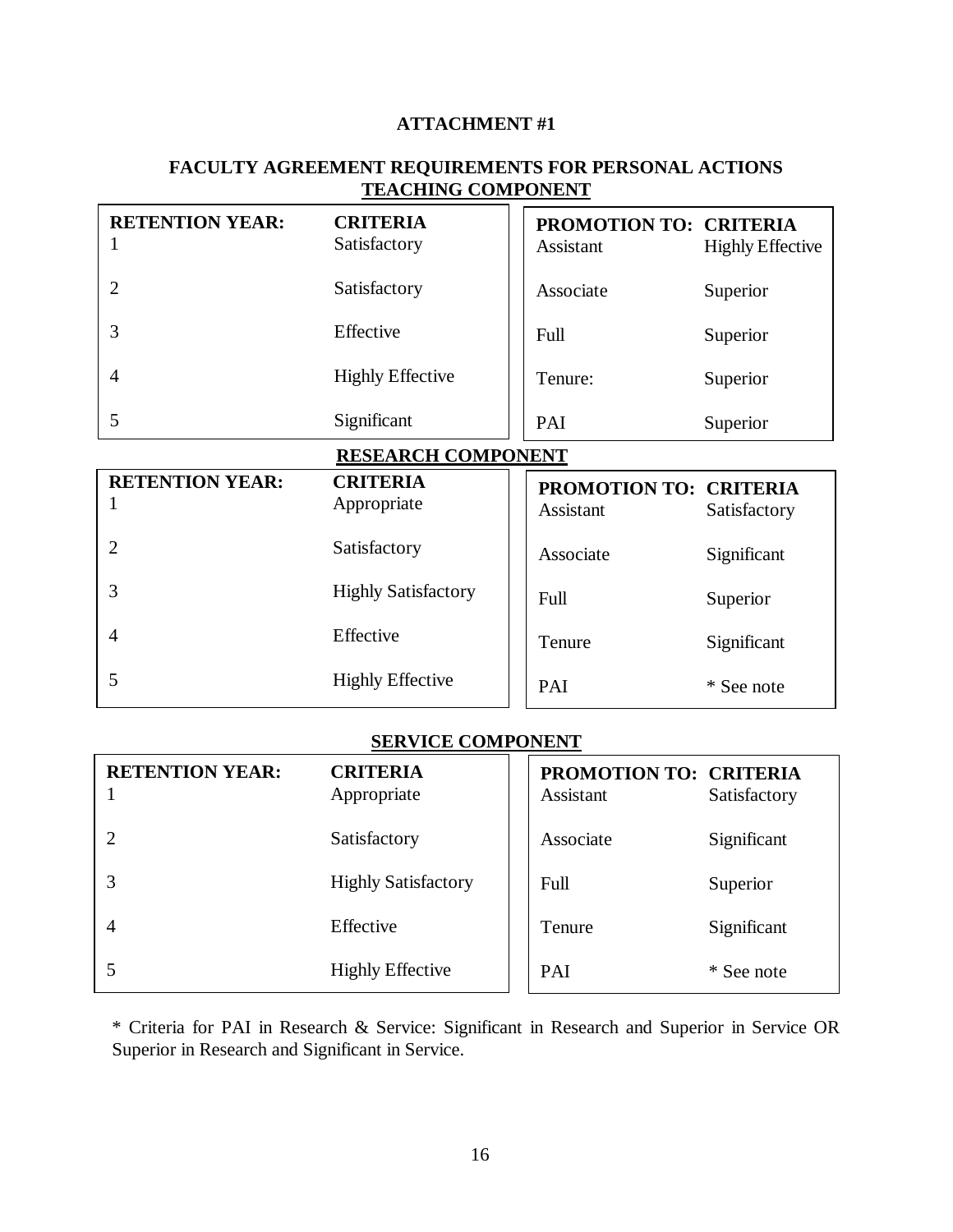## **Appendix A**

# **COLLEGE OF BUSINESS**

#### **CLASSROOM OBSERVATION SUMMARY FORM**

| Faculty Member Being Evaluated:    |  |                                  |  |  |
|------------------------------------|--|----------------------------------|--|--|
| Nature of Evaluation: [] Retention |  | [ Tenure                         |  |  |
|                                    |  | [ ] PAI [ ] Promotion to rank of |  |  |

| <b>Evaluation Questions</b>                                                                         | Rating |  |  |
|-----------------------------------------------------------------------------------------------------|--------|--|--|
| The instructor has a command of the subject matter or discipline.                                   |        |  |  |
| 5 - Strongly Agree 4 - Agree 3 - Somewhat Agree 2 - Disagree 1 - Strongly Disagree                  |        |  |  |
| The instructor was effective at organizing, analyzing, and presenting the<br>knowledge or material. |        |  |  |
| 5 - Strongly Agree 4 - Agree 3 - Somewhat Agree 2 - Disagree 1 - Strongly Disagree                  |        |  |  |
| The instructor was effective at encouraging and engaging students in the learning                   |        |  |  |
| process.                                                                                            |        |  |  |
| 5 - Strongly Agree 4 - Agree 3 - Somewhat Agree 2 - Disagree 1 - Strongly Disagree                  |        |  |  |
| The instructor communicates well, with a proficient command of the English<br>language.             |        |  |  |
|                                                                                                     |        |  |  |
| 5 - Strongly Agree 4 - Agree 3 - Somewhat Agree 2 - Disagree 1 - Strongly Disagree                  |        |  |  |
| Overall, this instructor demonstrated teaching effectiveness.                                       |        |  |  |
| 5 - Strongly Agree 4 - Agree 3 - Somewhat Agree 2 - Disagree 1 - Strongly Disagree                  |        |  |  |

Comments:

Evaluator's Signature: \_\_\_\_\_\_\_\_\_\_\_\_\_\_\_\_\_\_\_\_\_\_\_\_\_\_\_\_\_\_\_\_\_\_\_\_\_ Date: \_\_\_\_\_\_\_\_\_\_\_\_\_\_\_\_

Peer [ ] Chair [ ]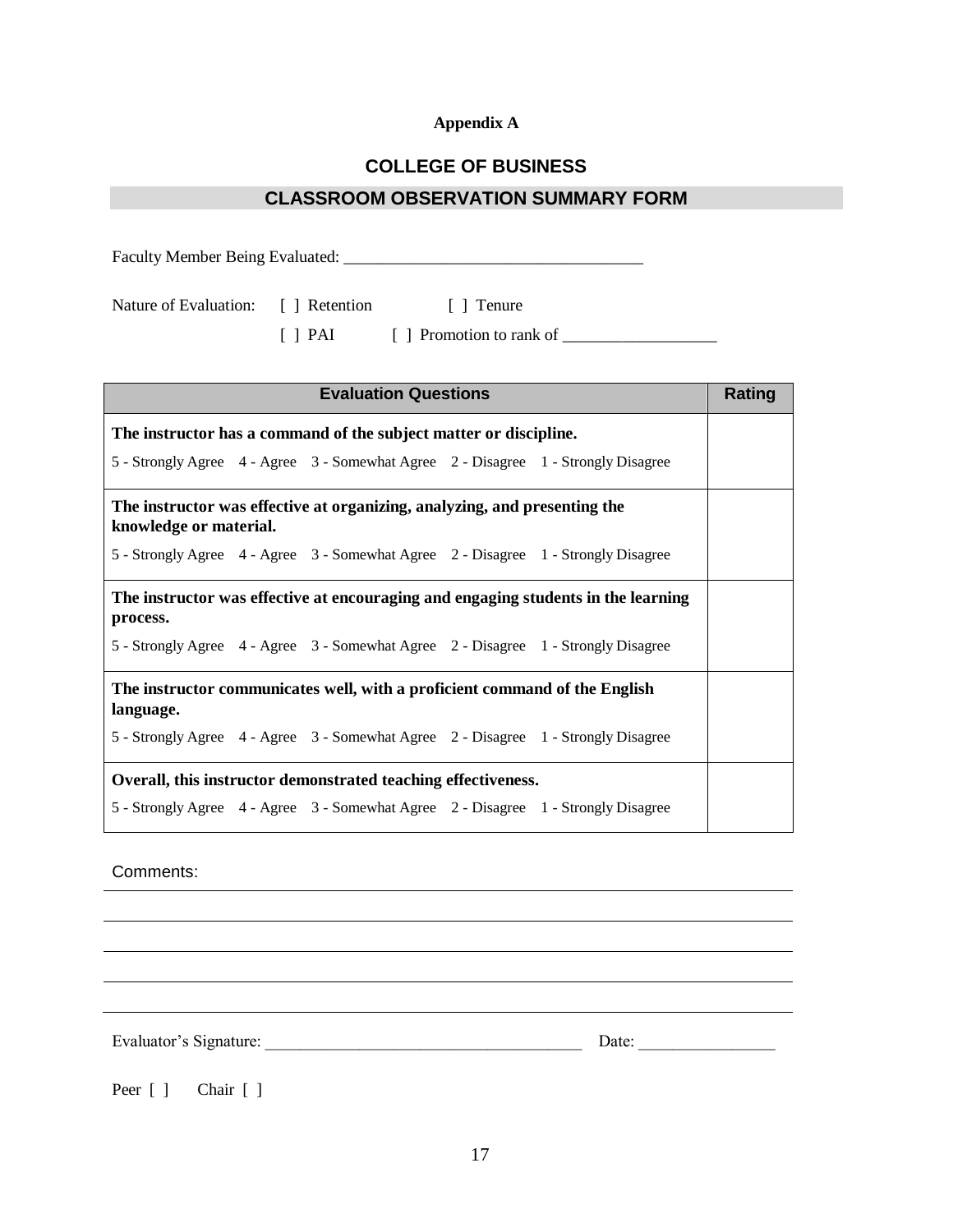## **Appendix B**

## September 2018 – August 2022

## **MANAGEMENT, MARKETING, MANAGEMENT INFORMATION SYSTEMS DEPARTMENT**

APPLICATION OF CRITERIA TENURED AND TENURE-TRACK FACULTY

## **REASSIGNED TIME ACTIVITY EVALUATION FORM**

|                                         |     |                                                              | PAI Promotion to the Rank of: |  |  |
|-----------------------------------------|-----|--------------------------------------------------------------|-------------------------------|--|--|
|                                         |     |                                                              |                               |  |  |
| <b>Overall Evaluation (Circle One):</b> |     |                                                              |                               |  |  |
| (1)                                     | (2) | Unsatisfactory Satisfactory Highly Effective Superior<br>(3) | (4)                           |  |  |
|                                         |     |                                                              |                               |  |  |
| <b>Overall Evaluation (Circle One):</b> |     |                                                              |                               |  |  |
| Unsatisfactory Satisfactory<br>(1)      | (2) | <b>Highly Effective</b><br>(3)                               | Superior<br>(4)               |  |  |
|                                         |     |                                                              |                               |  |  |
| <b>Overall Evaluation (Circle One):</b> |     |                                                              |                               |  |  |
| Unsatisfactory Satisfactory<br>(1)      | (2) | Highly Effective Superior<br>(3)                             | (4)                           |  |  |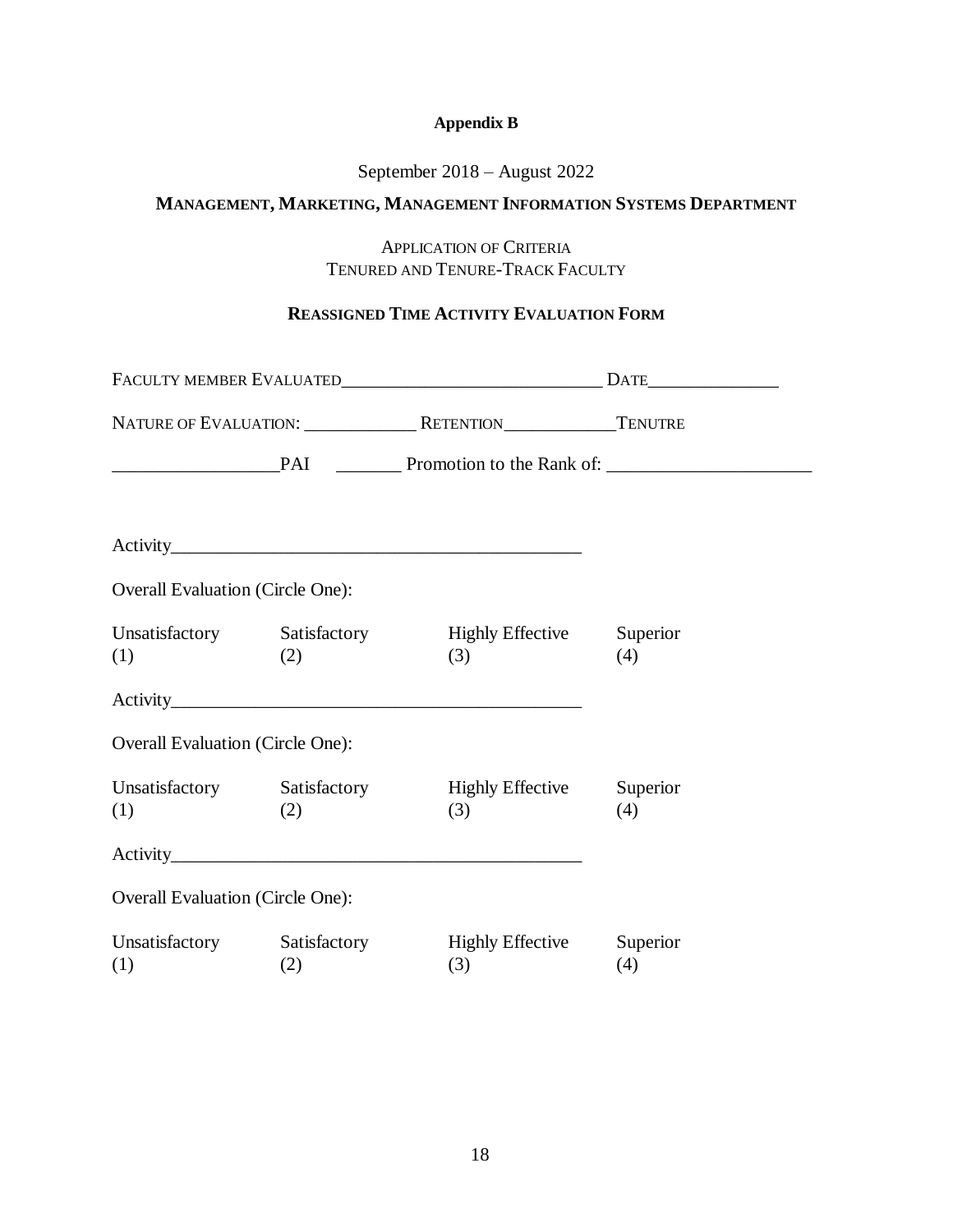19

# **Appendix C**

Chicago State University

Faculty Development Plan

Academic Year \_\_\_\_\_\_\_\_\_\_\_\_\_\_\_

NAME \_\_\_\_\_\_\_\_\_\_\_\_\_\_\_\_\_\_\_\_\_\_\_\_\_\_\_\_\_\_\_\_\_\_ TITLE \_\_\_\_\_\_\_\_\_\_\_\_\_\_\_\_\_\_\_\_\_\_\_\_\_\_\_\_\_

The form below is designed to represent a faculty member's plan for professional development in his or her work at Chicago State University.

| Criteria (as applicable)                                                | Goal for the Year | <b>Resources Needed to</b><br><b>Attain Goal</b> | Vehicles to<br>Accomplish by the<br>End of the Year |
|-------------------------------------------------------------------------|-------------------|--------------------------------------------------|-----------------------------------------------------|
| Teaching<br>(as applicable)                                             |                   |                                                  |                                                     |
| <b>Other Primary Duties</b><br>(specify)                                |                   |                                                  |                                                     |
| Research/Creative<br>Activity                                           |                   |                                                  |                                                     |
| Service<br>Department Level<br>College Level<br><b>University Level</b> |                   |                                                  |                                                     |

Employee Date

Chairperson/Program Director Date

Dean Date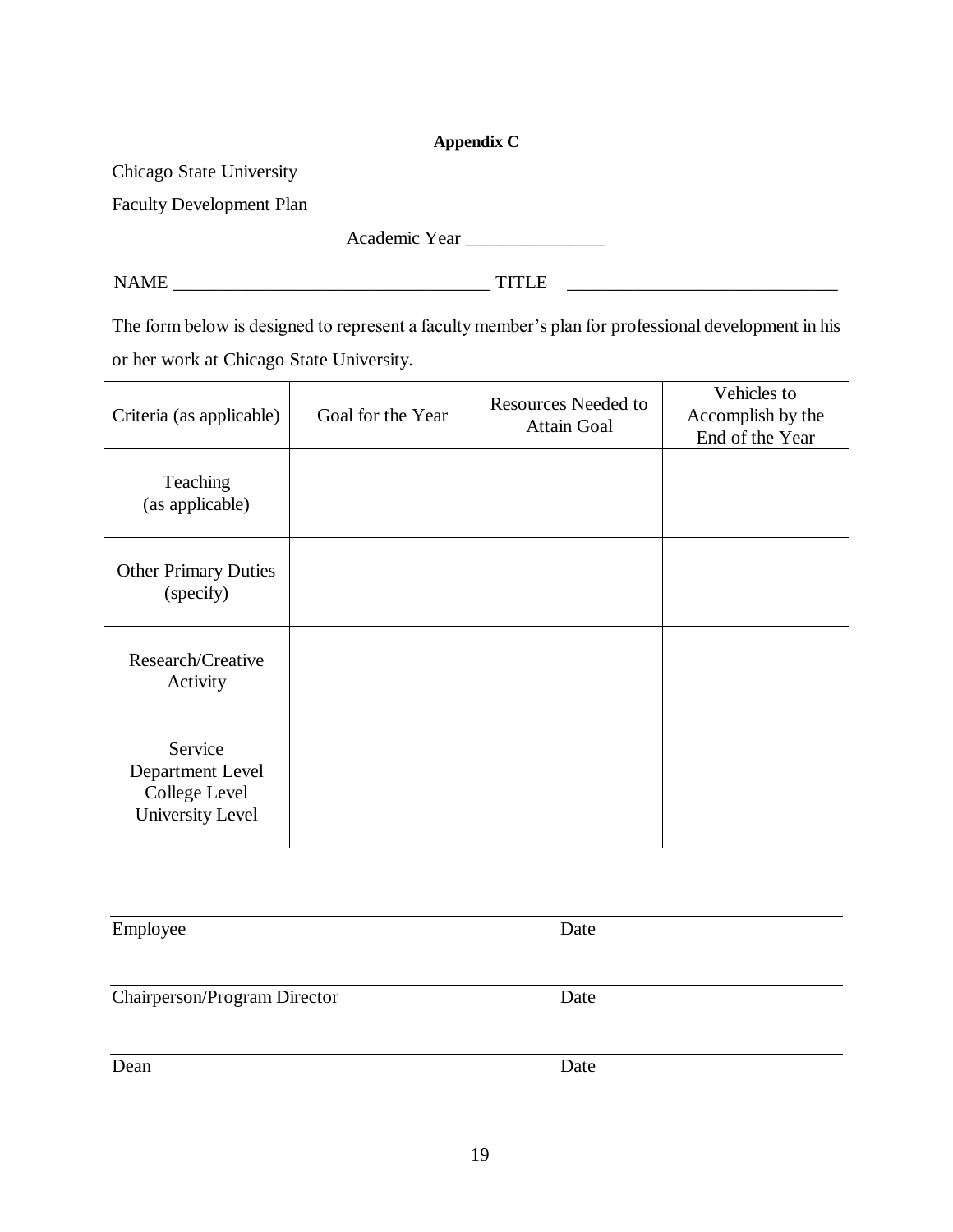#### **Appendix D**

## **Department of Management, Marketing and Management Information Systems (MMIS) Distances Education Policy**

Department Distance Education Policy for web-based courses and hybrid courses.

## **General Definitions**

Center for Teaching and Research Excellence (CTRE) – when used throughout this document, the term shall mean the unit within Chicago State University's Library Instruction Services that is consists of faculty development, online learning, and academic advising.

Distance Education Policy – when used throughout this document, the term shall mean the document that communicates the course of action and procedures adopted by the Chicago State University Department of MMIS (i.e., hybrid and Internet) course offerings and that provides a faculty guide for developing and implementing distance education courses.

Online Certification Training (OCT) – when used throughout this document, the term shall mean the six-week online certification course designed to train faculty members interested in online course instruction regarding preparation of online course instructional design, preparation of content and course materials for an online environment, and understanding national best practices for online course development and facilitation.

Hybrid Course – when used throughout this document, the term shall mean any course facilitated with the use of the University's course management system (CMS) where students and instructors are required to actively engage in completing various components of the course and consists of regularly scheduled on-campus class sessions.

Online Course – when used throughout this document, the term shall mean any course facilitated entirely with the use of the University's course management system (CMS) where students and instructors are required to actively engage in completing various components of the course via asynchronous instructional methods where students and instructors are not required to be available at specific times or in specific locations and/or predetermined synchronous instructional methods.

# **1. COURSES IN A CURRICULUM TO BE OFFERED VIA THE WEB**

Any course to be offered online within the department's curriculum will need to be first approved by the department's curriculum committee.

# **2. THE MAXIMUM NUMBER OF DISTANCE EDUCATION COURSES (OFFERED BY CSU AND/OR TRANSFERRED TO CSU) THAT A STUDENT MAY APPLY TOWARD A DEGREE**

The number of online courses a student may apply towards his/her degree depends on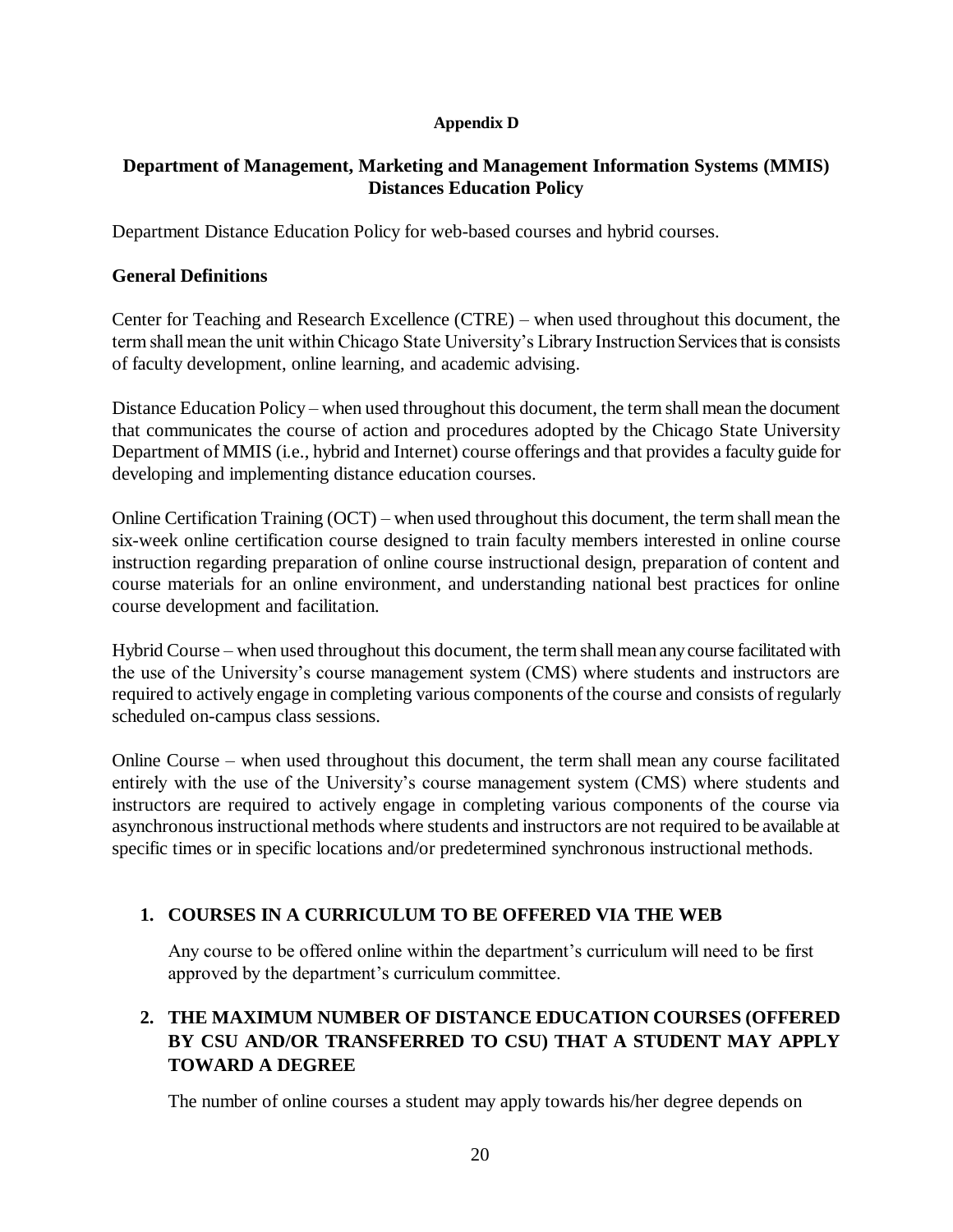department, college and IBHE guidelines.

# **3. THE NUMBER OF DISTANCE EDUCATION COURSES A FACULTY MEMBER MAY TEACH PER TERM**

Faculty members need to be present and active on campus regardless of the format of the courses they teach. There is no limit to the number of online/hybrid courses a faculty member may teach each semester.

# **4. CRITERIA FOR DEPARTMENT APPROVAL PROCESS OF COURSES AND CURRICULUM WHEN APPROVING**

The department will determine which MMMIS courses are offered within the CSU distance education program.

a. As part of the ongoing curriculum assessment, the chairperson of the department shall collaborate with faculty on identifying courses in the curriculum that can be offered within the distance education program.

b. Faculty who demonstrate the technical ability and expertise to teach such courses will be asked to submit a proposal for the distance education course to the chairperson and department faculty. To offer a distance education course, departmental curriculum approval, college curriculum approval, and college administrative approval are required.

c. The faculty member who developed the distance education course will be given first preference for teaching the course he/she developed. If an online course has been previously developed but will be taught by another instructor, the new instructor will receive 1-3 CUEs based on the amount of work needed to revise the course. The number of CUEs will need to be agreed upon by the instructor that will be teaching the course, the instructor's Chairperson, and the Provost.

## **5. METHOD FOR EVALUATING INTERNET COURSES AND CURRICULUM**

The Department will evaluate the effectiveness of a Distance Education course by the use of two groups of evaluators.

a. The Department Personnel Committee shall assess the quality and currency of the materials. The course materials should contain a syllabus summarizing information concerning the objectives, operation, and management of the course.

b. Enrolled students shall assess the effectiveness of the course offerings, materials and the timely responses of the instructor and support staff. A student assessment form shall be developed which will provide effective evaluation of the use of the instruction medium by the instructor.